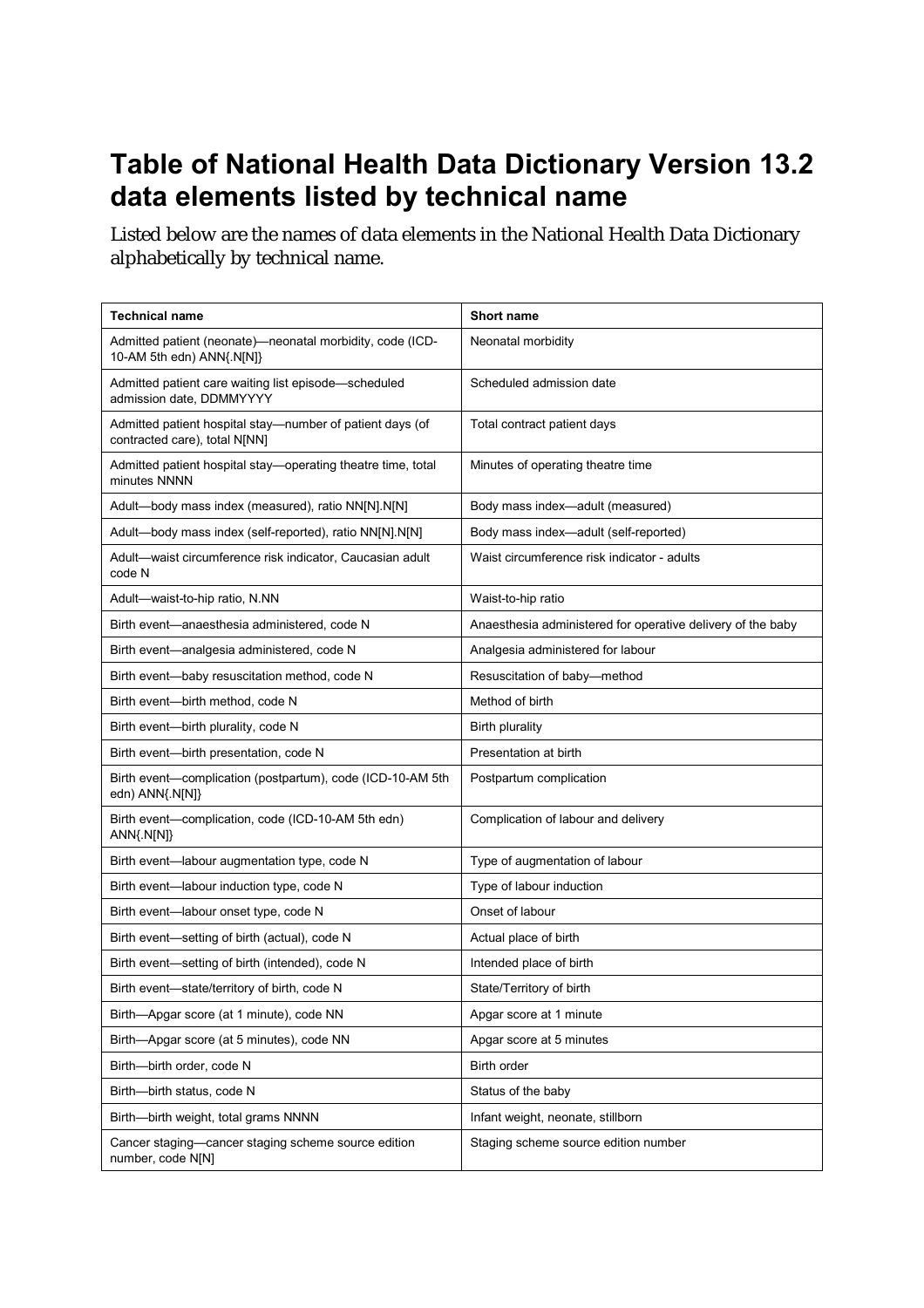| Cancer staging-cancer staging scheme source, code N                                                                                                                     | Staging scheme source                       |
|-------------------------------------------------------------------------------------------------------------------------------------------------------------------------|---------------------------------------------|
| Cancer staging—staging basis of cancer, code A                                                                                                                          | Staging basis of cancer                     |
| Cancer treatment—cancer treatment type, code N                                                                                                                          | Cancer treatment type                       |
| Cancer treatment—intention of treatment, code N                                                                                                                         | Intention of treatment for cancer           |
| Cancer treatment-non-surgical cancer treatment completion<br>date, DDMMYYYY                                                                                             | Cancer initial treatment completion date    |
| Cancer treatment—non-surgical cancer treatment start date,<br><b>DDMMYYYY</b>                                                                                           | Cancer initial treatment starting date      |
| Cancer treatment—outcome of treatment, code N.N                                                                                                                         | Outcome of initial treatment                |
| Cancer treatment-radiation dose received, total Gray<br>N[NNNN]                                                                                                         | Received radiation dose                     |
| Cancer treatment—radiotherapy treatment type, code N                                                                                                                    | Radiotherapy treatment type                 |
| Cancer treatment—surgical procedure date, DDMMYYYY                                                                                                                      | Date of surgical treatment for cancer       |
| Cancer treatment—surgical procedure for cancer, procedure<br>code (ACHI 5th edn) NNNNN-NN                                                                               | Surgical treatment procedure for cancer     |
| Cancer treatment—systemic therapy agent name (primary<br>cancer), antineoplastic drug code (Self-Instructional Manual<br>for Tumour Registrars Book 8 3rd edn) X[X(39)] | Systemic therapy agent name                 |
| Cancer treatment—target site for cancer treatment, code<br>(ICD-10-AM 5th edn) ANN{.N[N]}                                                                               | Cancer treatment—target site (ICD-10-AM)    |
| Cancer treatment—target site for cancer treatment, code<br>(ICDO-3) ANN                                                                                                 | Cancer treatment—target site (ICDO-3)       |
| Child-body mass index (measured), ratio NN[N].N[N]                                                                                                                      | Body mass index-child (measured)            |
| Child-body mass index (self-reported), ratio NN[N].N[N]                                                                                                                 | Body mass index-child (self-reported)       |
| Client-injecting drug use status, code N                                                                                                                                | Injecting drug use status                   |
| Client-method of drug use (principal drug of concern), code<br>N                                                                                                        | Method of use for principal drug of concern |
| Community nursing service episode—first contact date,<br><b>DDMMYYYY</b>                                                                                                | Date of first contact                       |
| Community nursing service episode-goal of care, code NN                                                                                                                 | Goal of care                                |
| Community nursing service episode-last contact date,<br>DDMMYYYY                                                                                                        | Date of last contact                        |
| Community nursing service episode—nursing intervention,<br>code N                                                                                                       | Nursing interventions                       |
| Contracted hospital care-contracted care commencement<br>date, DDMMYYYY                                                                                                 | Contracted care commencement date           |
| Contracted hospital care—contracted care completed date,<br><b>DDMMYYYY</b>                                                                                             | Contracted care completion date             |
| Contracted hospital care-organisation identifier,<br>NNX[X]NNNNN                                                                                                        | Contract establishment identifier           |
| Date-accuracy indicator, code AAA                                                                                                                                       | Date accuracy indicator                     |
| Division of general practice-organisation identifier, NNN                                                                                                               | Division of General Practice number         |
| Elective care waiting list episode—category reassignment<br>date, DDMMYYYY                                                                                              | Category reassignment date                  |
| Elective care waiting list episode—elective care type, code N                                                                                                           | Waiting list category                       |
| Elective care waiting list episode—listing date for care,<br><b>DDMMYYYY</b>                                                                                            | Listing date for care                       |
| Elective surgery waiting list episode—anticipated                                                                                                                       | Anticipated patient election status         |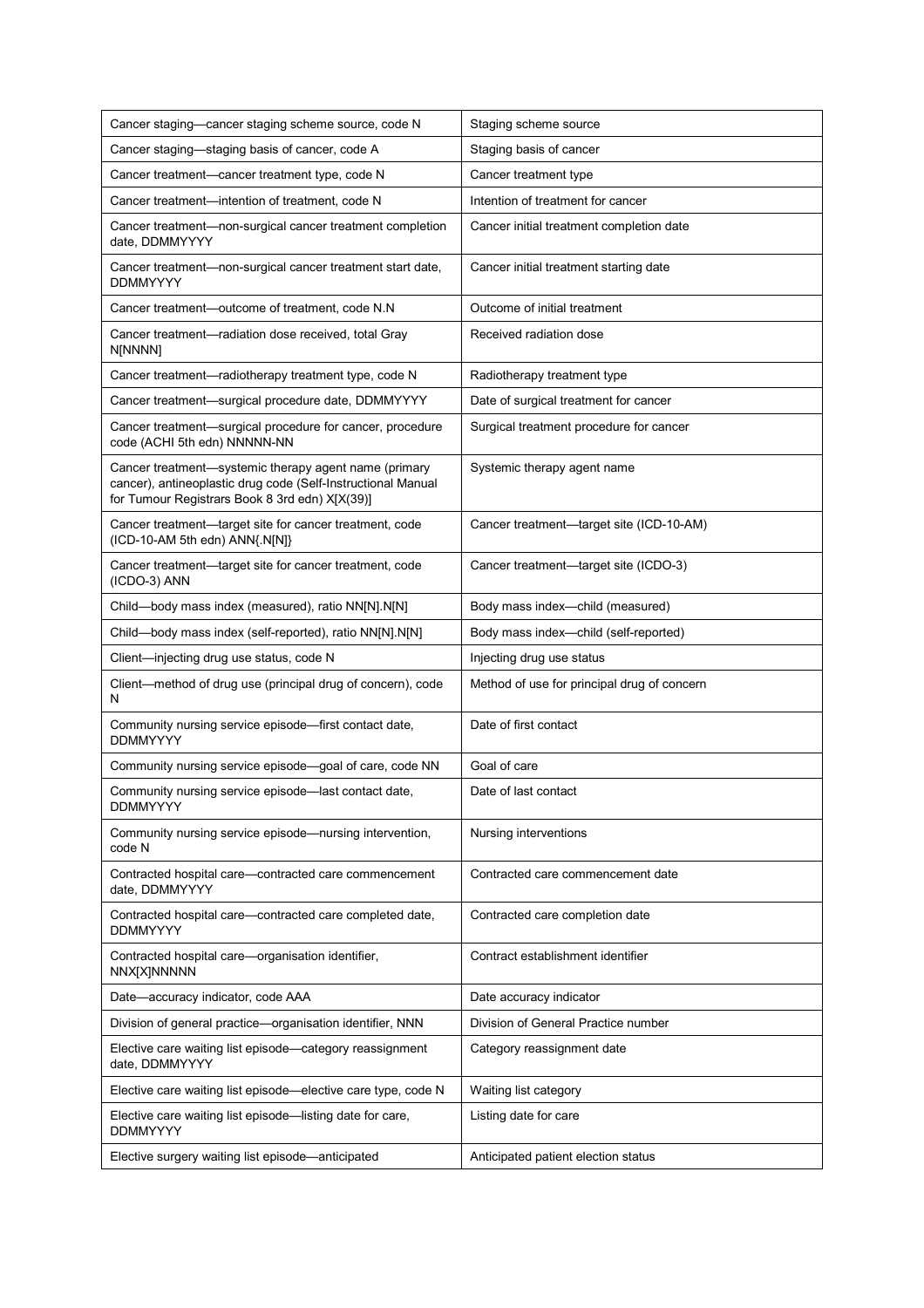| accommodation status, code N                                                                   |                                                             |
|------------------------------------------------------------------------------------------------|-------------------------------------------------------------|
| Elective surgery waiting list episode-clinical urgency, code N                                 | Clinical urgency                                            |
| Elective surgery waiting list episode-extended wait patient<br>indicator, code N               | Extended wait patient                                       |
| Elective surgery waiting list episode-indicator procedure,<br>code NN                          | Indicator procedure                                         |
| Elective surgery waiting list episode—overdue patient status,<br>code N                        | Overdue patient                                             |
| Elective surgery waiting list episode-patient listing status,<br>readiness for care code N     | Patient listing status                                      |
| Elective surgery waiting list episode—reason for removal from<br>a waiting list, code N        | Reason for removal from elective surgery waiting list       |
| Elective surgery waiting list episode—surgical specialty (of<br>scheduled doctor), code NN     | Surgical specialty                                          |
| Elective surgery waiting list episode-waiting list removal<br>date, DDMMYYYY                   | Removal date                                                |
| Elective surgery waiting list episode—waiting time (at a<br>census date), total days N[NNN]    | Waiting time at a census date                               |
| Elective surgery waiting list episode-waiting time (at<br>removal), total days N[NNN]          | Waiting time at removal from elective surgery waiting list  |
| Emergency department stay-physical departure date,<br><b>DDMMYYYY</b>                          | Emergency department departure date                         |
| Emergency department stay-physical departure time, hhmm                                        | Emergency department departure time                         |
| Episode of admitted patient care (mental health care)-<br>referral destination, code N         | Referral destination to further care (psychiatric patients) |
| Episode of admitted patient care (newborn)-date of change<br>to qualification status, DDMMYYYY | Date of change to qualification status                      |
| Episode of admitted patient care (newborn)—number of<br>qualified days, total N[NNNN]          | Number of qualified days for newborns                       |
| Episode of admitted patient care (procedure)-procedure<br>commencement date, DDMMYYYY          | Date of procedure                                           |
| Episode of admitted patient care—admission date,<br><b>DDMMYYYY</b>                            | Admission date                                              |
| Episode of admitted patient care-admission mode, code N                                        | Mode of admission                                           |
| Episode of admitted patient care—admission time, hhmm                                          | Admission time                                              |
| Episode of admitted patient care—admission urgency status,<br>code N                           | Urgency of admission                                        |
| Episode of admitted patient care—diagnosis onset type, code<br>N                               | Diagnosis onset type                                        |
| Episode of admitted patient care—diagnosis related group,<br>code (AR-DRG v5.1) ANNA           | Diagnosis related group                                     |
| Episode of admitted patient care-intended length of hospital<br>stay, code N                   | Intended length of hospital stay                            |
| Episode of admitted patient care—inter-hospital contracted<br>patient status, code N           | Inter-hospital contracted patient                           |
| Episode of admitted patient care—length of stay (excluding<br>leave days), total N[NN]         | Length of stay                                              |
| Episode of admitted patient care—length of stay (including<br>leave days), total N[NN]         | Length of stay (including leave days)                       |
| Episode of admitted patient care—length of stay (including                                     | Length of stay (including leave days) (antenatal)           |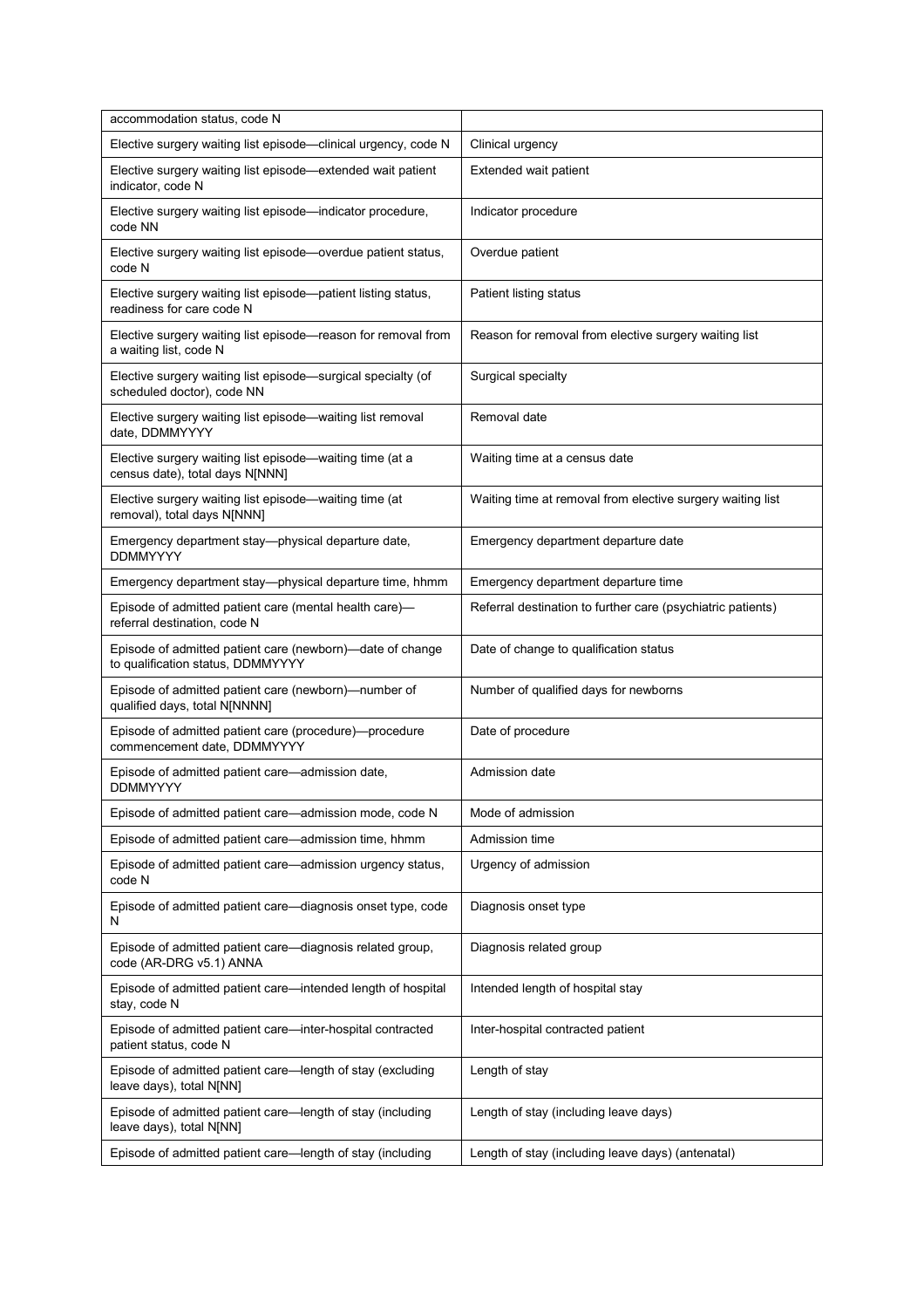| leave days) (antenatal), total N[NN]                                                                   |                                                         |
|--------------------------------------------------------------------------------------------------------|---------------------------------------------------------|
| Episode of admitted patient care-length of stay (including<br>leave days) (postnatal), total N[NN]     | Length of stay (including leave days) (postnatal)       |
| Episode of admitted patient care-length of stay<br>(special/neonatal intensive care), total days N[NN] | Number of days in special/neonatal intensive care       |
| Episode of admitted patient care—major diagnostic category,<br>code (AR-DRG v5.1) NN                   | Major diagnostic category                               |
| Episode of admitted patient care—number of days of hospital-<br>in-the-home care, total {N[NN]}        | Number of days of hospital-in-the-home care             |
| Episode of admitted patient care—number of leave days, total<br>N[NN]                                  | Total leave days                                        |
| Episode of admitted patient care—number of leave periods,<br>total N[N]                                | Number of leave periods                                 |
| Episode of admitted patient care—patient election status,<br>code N                                    | Admitted patient election status                        |
| Episode of admitted patient care—procedure, code (ACHI 5th<br>edn) NNNNN-NN                            | Procedure                                               |
| Episode of admitted patient care-referral source, public<br>psychiatric hospital code NN               | Source of referral to public psychiatric hospital       |
| Episode of admitted patient care—separation date,<br><b>DDMMYYYY</b>                                   | Separation date                                         |
| Episode of admitted patient care—separation mode, code N                                               | Mode of separation                                      |
| Episode of admitted patient care—separation time, hhmm                                                 | Separation time                                         |
| Episode of care (community setting)—first service delivery<br>date, DDMMYYYY                           | Date of first delivery of service                       |
|                                                                                                        |                                                         |
| Episode of care (procedure)—contracted procedure flag, code<br>N                                       | Contract procedure flag                                 |
| Episode of care—additional diagnosis, code (ICD-10-AM 5th<br>edn) ANN{.N[N]}                           | Additional diagnosis                                    |
| Episode of care—behaviour-related risk factor intervention<br>purpose, code N                          | Behaviour-related risk factor intervention - purpose    |
| Episode of care-behaviour-related risk factor intervention,<br>code NN                                 | Behaviour-related risk factor intervention purpose      |
| Episode of care-funding eligibility indicator (Department of<br>Veterans Affairs), code N              | Department of Veterans' Affairs patient                 |
| Episode of care-mental health legal status, code N                                                     | Mental health legal status                              |
| Episode of care-number of psychiatric care days, total<br>N[NNNN]                                      | Total psychiatric care days                             |
| Episode of care—nursing diagnosis (other), code (NANDA<br>1997-98) N.N[{.N}{.N}{.N}{.N}]               | Nursing diagnosis-other                                 |
| Episode of care—nursing diagnosis (principal), code (NANDA<br>1997-98) N.N[{.N}{.N}{.N}{.N}]           | Nursing diagnosis-principal                             |
| Episode of care-principal diagnosis, code (ICD-10-AM 5th<br>edn) ANN{.N[N]}                            | Principal diagnosis                                     |
| Episode of care-principal source of funding, hospital code<br><b>NN</b>                                | Funding source for hospital patient                     |
| Episode of care—specialist private sector rehabilitation care<br>indicator, code N                     | Specialist private sector rehabilitation care indicator |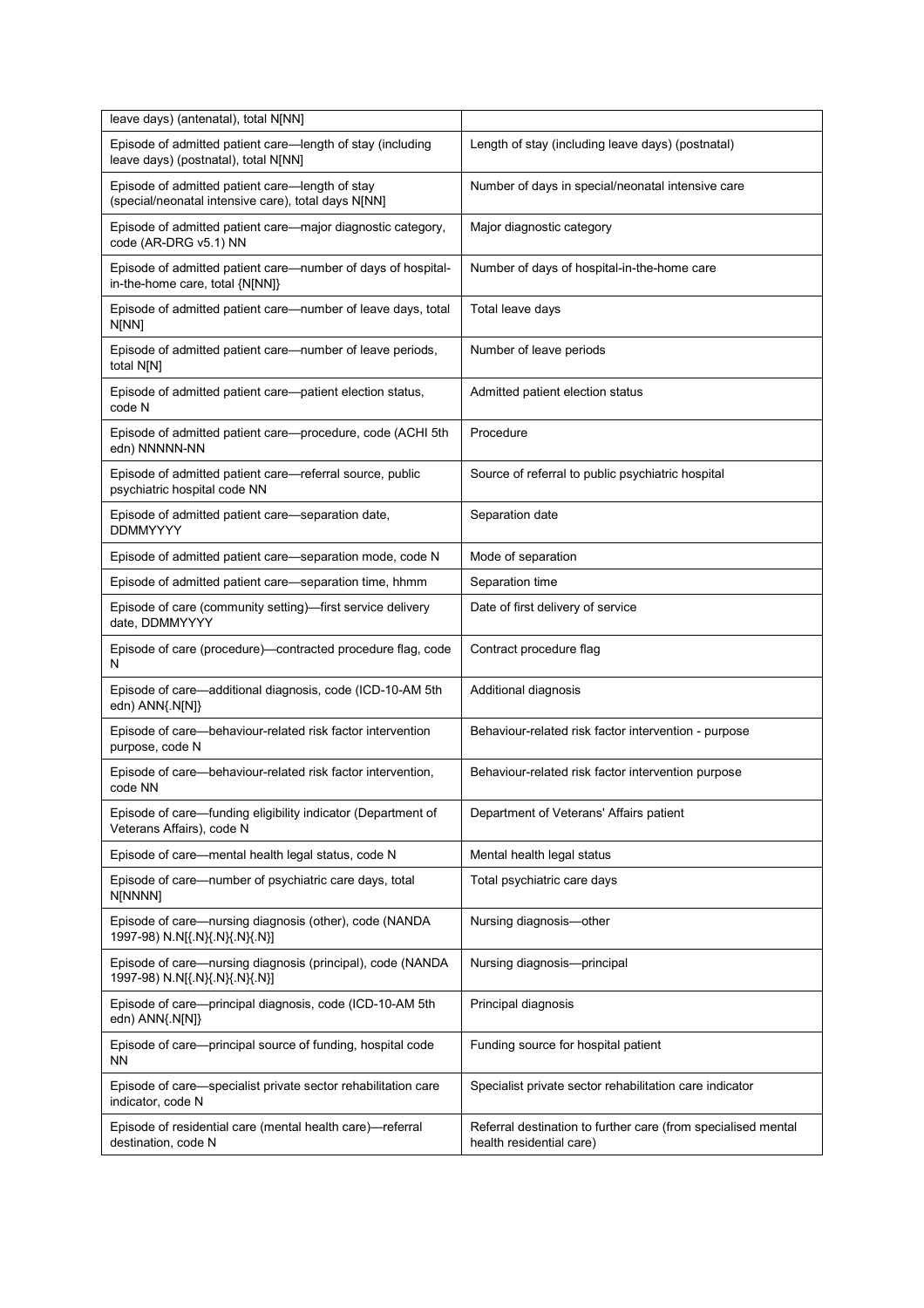| Episode of residential care—episode end date, DDMMYYYY                                                                                                                                      | Episode of residential care end date                                                              |
|---------------------------------------------------------------------------------------------------------------------------------------------------------------------------------------------|---------------------------------------------------------------------------------------------------|
| Episode of residential care-episode end mode, code N                                                                                                                                        | Episode of residential care end mode                                                              |
| Episode of residential care—episode start date, DDMMYYYY                                                                                                                                    | Episode of residential care start date                                                            |
| Episode of residential care-episode start mode, code N                                                                                                                                      | Episode of residential care start mode                                                            |
| Episode of residential care—number of episodes of residential<br>care, total N[NNN]                                                                                                         | Number of episodes of residential care                                                            |
| Episode of residential care—number of leave days, total<br>N[NN]                                                                                                                            | Leave days from residential care                                                                  |
| Episode of treatment for alcohol and other drugs-cessation<br>reason, code N[N]                                                                                                             | Reason for cessation of treatment episode for alcohol and<br>other drugs                          |
| Episode of treatment for alcohol and other drugs—client type,<br>code N                                                                                                                     | Client type (alcohol and other drug treatment services)                                           |
| Episode of treatment for alcohol and other drugs-drug of<br>concern (other), code (ASCDC 2000 extended) NNNN                                                                                | Other drug of concern                                                                             |
| Episode of treatment for alcohol and other drugs-drug of<br>concern (principal), code (ASCDC 2000 extended) NNNN                                                                            | Principal drug of concern                                                                         |
| Episode of treatment for alcohol and other drugs-number of<br>service contacts, total N[NN]                                                                                                 | Number of service contacts within a treatment episode for<br>alcohol and other drug               |
| Episode of treatment for alcohol and other drugs-referral<br>source, code NN                                                                                                                | Source of referral to alcohol and other drug treatment service                                    |
| Episode of treatment for alcohol and other drugs-service<br>delivery setting, code N                                                                                                        | Treatment delivery setting for alcohol and other drugs                                            |
| Episode of treatment for alcohol and other drugs—treatment<br>cessation date, DDMMYYYY                                                                                                      | Date of cessation of treatment episode for alcohol and other<br>drugs                             |
| Episode of treatment for alcohol and other drugs-treatment<br>commencement date, DDMMYYYY                                                                                                   | Date of commencement of treatment episode for alcohol and<br>other drugs                          |
| Episode of treatment for alcohol and other drugs—treatment<br>type (main), code N                                                                                                           | Main treatment type for alcohol and other drugs                                                   |
| Episode of treatment for alcohol and other drugs—treatment<br>type (other), code [N]                                                                                                        | Other treatment type for alcohol and other drugs                                                  |
| Establishment (community mental health)-recurrent<br>expenditure (non-salary operating costs) (financial year), total<br>Australian currency N[N(8)]                                        | Recurrent expenditure-non-salary operating costs (excluding<br>depreciation)                      |
| Establishment (mental health)-full-time equivalent staff<br>(paid), total N[NNN{.N}]                                                                                                        | Full-time equivalent staff (mental health)—all staff                                              |
| Establishment (mental health)-recurrent expenditure (non-<br>salary operating costs) (financial year), total Australian<br>currency N[N(8)]                                                 | Recurrent expenditure (mental health)-non-salary operating<br>costs                               |
| Establishment (mental health)-recurrent expenditure (total<br>salaries and wages) (financial year), total Australian currency<br>N[N(8)]                                                    | Recurrent expenditure (mental health)-salaries and wages                                          |
| Establishment (public psychiatric or alcohol and drug<br>hospital)—number of group session occasions of service for<br>non-admitted patients (emergency and outpatient), total<br>N[NNNNNN] | Group sessions (public psychiatric, alcohol and drug<br>hospital)—emergency and outpatient        |
| Establishment (public psychiatric or alcohol and drug<br>hospital)-number of group session occasions of service for<br>non-admitted patients (outreach and community), total<br>N[NNNNNN]   | Group sessions (public psychiatric, alcohol and drug<br>hospital)-outreach and community          |
| Establishment (public psychiatric or alcohol and drug<br>hospital)—number of individual session occasions of service<br>for non-admitted patients (emergency and outpatient), total         | Individual sessions (public psychiatric, alcohol and drug<br>hospital) - emergency and outpatient |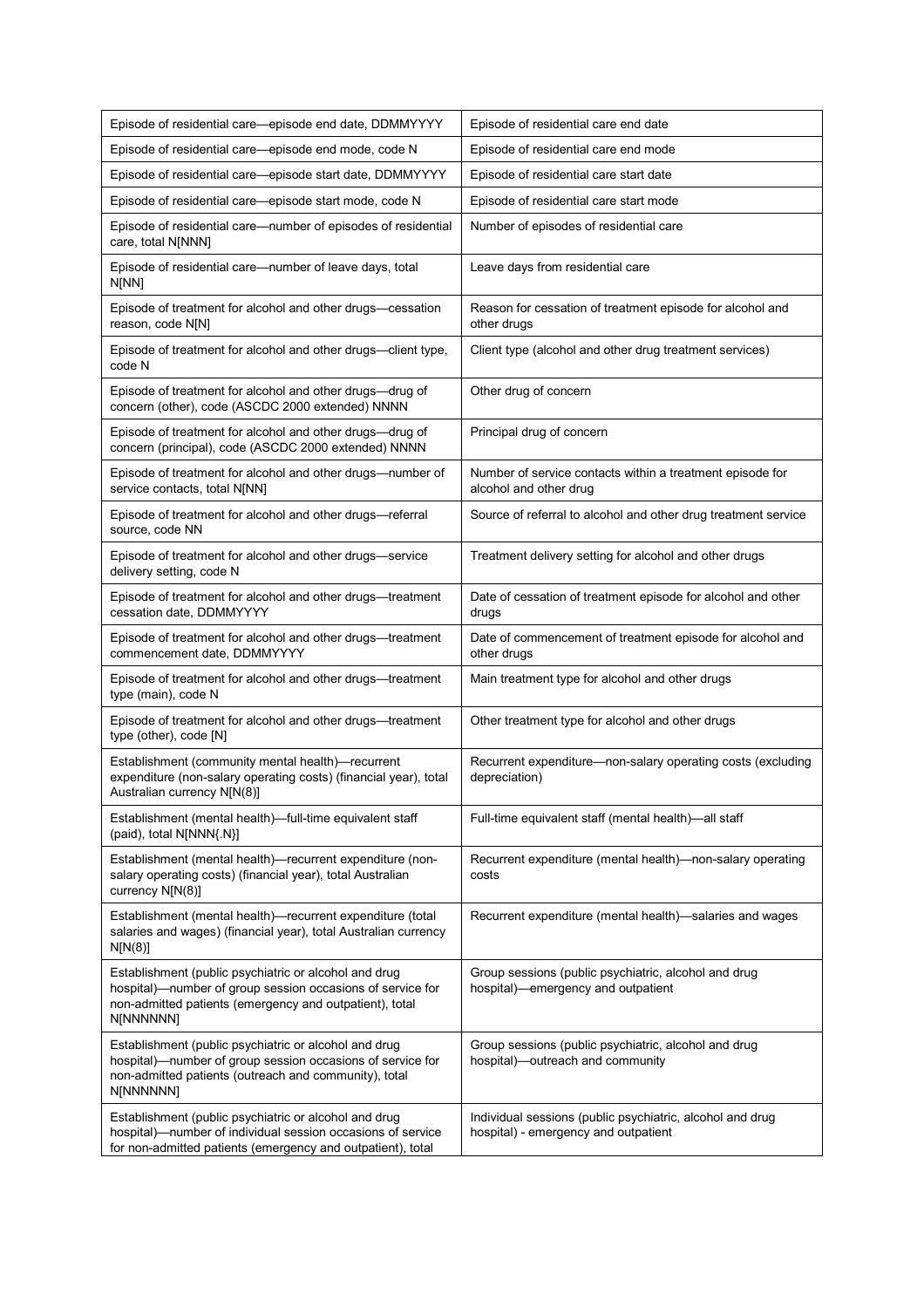| N[NNNNNN]                                                                                                                                                                                      |                                                                                               |
|------------------------------------------------------------------------------------------------------------------------------------------------------------------------------------------------|-----------------------------------------------------------------------------------------------|
| Establishment (public psychiatric or alcohol and drug<br>hospital)-number of individual session occasions of service<br>for non-admitted patients (outreach and community), total<br>N[NNNNNN] | Individual sessions (public psychiatric, alcohol and drug<br>hospital)-outreach and community |
| Establishment (residential aged care service)-number of<br>occasions of service (outreach/community), total N[NN]                                                                              | Occasions of service (residential aged care services) -<br>outreach/community                 |
| Establishment (residential aged care service)-number of<br>occasions of service (outpatient), total N[NN]                                                                                      | Occasions of service (residential aged care services)-<br>outpatient                          |
| Establishment-accrued mental health care days, total<br>N[N(7)]                                                                                                                                | Accrued mental health care days                                                               |
| Establishment-Australian state/territory identifier, code N                                                                                                                                    | Australian State/Territory identifier (establishment)                                         |
| Establishment-establishment type, sector and services<br>provided code AN.N{.N}                                                                                                                | Establishment type                                                                            |
| Establishment-full-time equivalent staff (paid) (administrative<br>and clerical staff), average N[NNN{.N}]                                                                                     | Full-time equivalent staff-administrative and clerical staff                                  |
| Establishment-full-time equivalent staff (paid) (carer<br>consultants), average N[NNN{.N}]                                                                                                     | Full-time equivalent staff-carer consultants                                                  |
| Establishment-full-time equivalent staff (paid) (consultant<br>psychiatrists and psychiatrists), average N[NNN{.N}]                                                                            | Full-time equivalent staff-consultant psychiatrists and<br>psychiatrists                      |
| Establishment-full-time equivalent staff (paid) (consumer<br>consultants), average N[NNN{.N}]                                                                                                  | Full-time equivalent staff-consumer consultants                                               |
| Establishment-full-time equivalent staff (paid) (diagnostic<br>and health professionals), average N[NNN{.N}]                                                                                   | Full-time equivalent staff-diagnostic and health professionals                                |
| Establishment-full-time equivalent staff (paid) (domestic and<br>other staff), average N[NNN{.N}]                                                                                              | Full-time equivalent staff-domestic and other staff                                           |
| Establishment-full-time equivalent staff (paid) (enrolled<br>nurses), average N[NNN{.N}]                                                                                                       | Full-time equivalent staff-enrolled nurses                                                    |
| Establishment-full-time equivalent staff (paid) (occupational<br>therapists), average N[NNN{.N}]                                                                                               | Full-time equivalent staff-occupational therapists                                            |
| Establishment-full-time equivalent staff (paid) (other<br>diagnostic and health professionals), average N[NNN{.N}]                                                                             | Full-time equivalent staff-other diagnostic and health<br>professionals                       |
| Establishment-full-time equivalent staff (paid) (other medical<br>officers), average N[NNN{.N}]                                                                                                | Full-time equivalent staff-other medical officers                                             |
| Establishment-full-time equivalent staff (paid) (other personal<br>care staff), average N[NNN{.N}]                                                                                             | Full-time equivalent staff-other personal care staff                                          |
| Establishment-full-time equivalent staff (paid) (psychiatry<br>registrars and trainees), average N[NNN{.N}]                                                                                    | Full-time equivalent staff-psychiatry registrars and trainees                                 |
| Establishment-full-time equivalent staff (paid)<br>(psychologists), average N[NNN{.N}]                                                                                                         | Full-time equivalent staff-psychologists                                                      |
| Establishment-full-time equivalent staff (paid) (registered<br>nurses), average N[NNN{.N}]                                                                                                     | Full-time equivalent staff-registered nurses                                                  |
| Establishment-full-time equivalent staff (paid) (salaried<br>medical officers), average N[NNN{.N}]                                                                                             | Full-time equivalent staff-salaried medical officers                                          |
| Establishment-full-time equivalent staff (paid) (social<br>workers), average N[NNN{.N}]                                                                                                        | Full-time equivalent staff-social workers                                                     |
| Establishment-full-time equivalent staff (paid) (student<br>nurses), average N[NNN{.N}]                                                                                                        | Full-time equivalent staff-student nurses                                                     |
| Establishment-full-time equivalent staff (paid) (trainee/pupil<br>nurses), average N[NNN{.N}]                                                                                                  | Full-time equivalent staff-trainee/pupil nurses                                               |
| Establishment—full-time equivalent staff (paid), average                                                                                                                                       | Full-time equivalent staff-average                                                            |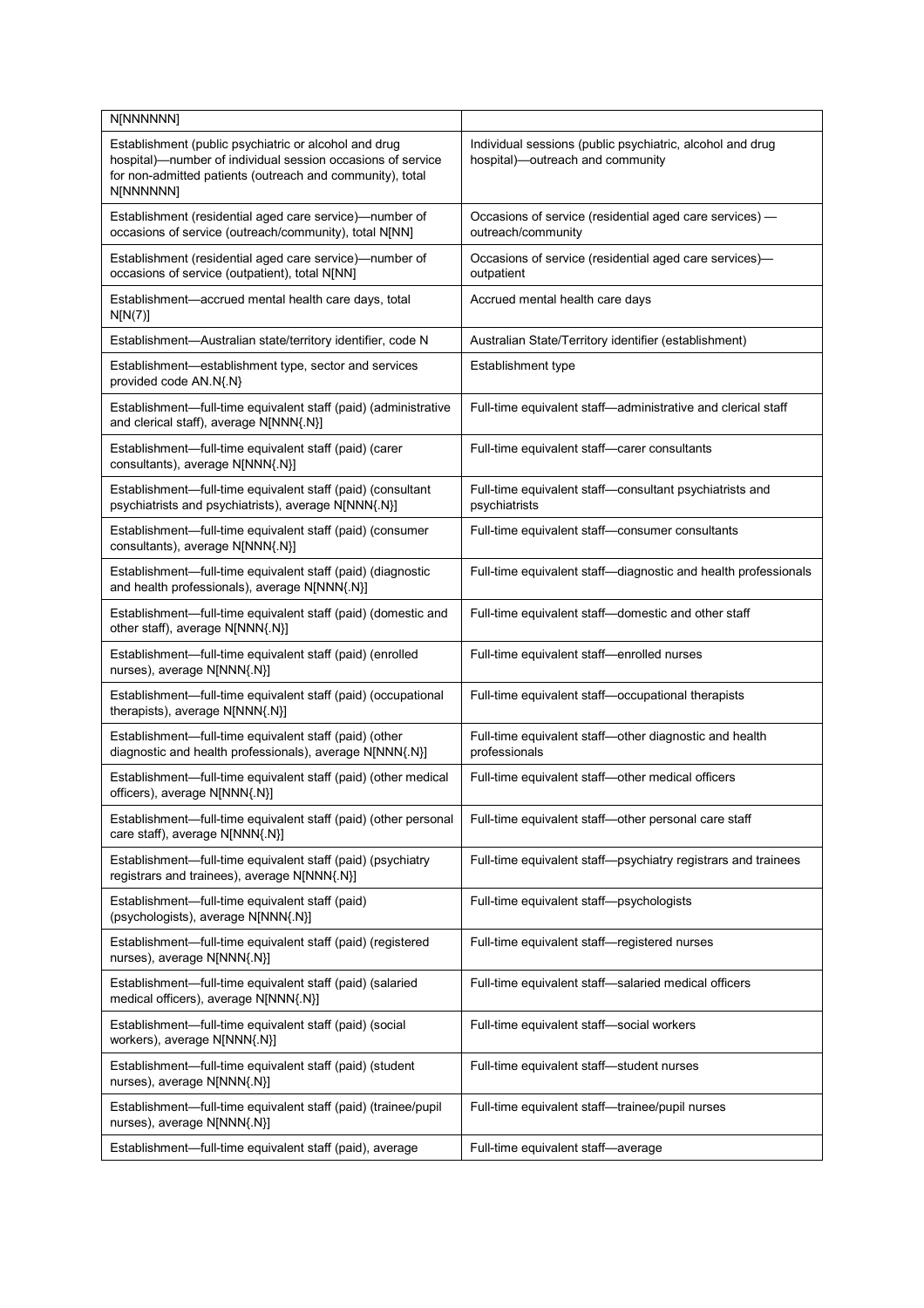| N[NNN{.N}]                                                                                                                                               |                                                                                   |
|----------------------------------------------------------------------------------------------------------------------------------------------------------|-----------------------------------------------------------------------------------|
| Establishment—geographical location, code (ASGC 2006)<br><b>NNNNN</b>                                                                                    | Geographical location of establishment                                            |
| Establishment-gross capital expenditure (accrual<br>accounting) (buildings and building services) (financial year),<br>total Australian currency N[N(8)] | Gross capital expenditure (accrual accounting)—buildings and<br>building services |
| Establishment-gross capital expenditure (accrual<br>accounting) (constructions) (financial year), total Australian<br>currency N[N(8)]                   | Gross capital expenditure (accrual accounting)—constructions                      |
| Establishment-gross capital expenditure (accrual<br>accounting) (equipment) (financial year), total Australian<br>currency N[N(8)]                       | Gross capital expenditure (accrual accounting)-equipment                          |
| Establishment-gross capital expenditure (accrual<br>accounting) (information technology) (financial year), total<br>Australian currency N[N(8)]          | Gross capital expenditure (accrual accounting)—information<br>technology          |
| Establishment-gross capital expenditure (accrual<br>accounting) (intangible assets) (financial year), total Australian<br>currency N[N(8)]               | Gross capital expenditure (accrual accounting)—intangible<br>assets               |
| Establishment-gross capital expenditure (accrual<br>accounting) (land) (financial year), total Australian currency<br>N[N(8)]                            | Gross capital expenditure (accrual accounting)—land                               |
| Establishment-gross capital expenditure (accrual<br>accounting) (major medical equipment) (financial year), total<br>Australian currency N[N(8)]         | Gross capital expenditure (accrual accounting)—major<br>medical equipment         |
| Establishment-gross capital expenditure (accrual<br>accounting) (other equipment) (financial year), total Australian<br>currency N[N(8)]                 | Gross capital expenditure (accrual accounting)—other<br>equipment                 |
| Establishment-gross capital expenditure (accrual<br>accounting) (transport) (financial year), total Australian<br>currency N[N(8)]                       | Gross capital expenditure (accrual accounting)-transport                          |
| Establishment-gross capital expenditure (computer<br>equipment/installations) (financial year), total Australian<br>currency N[N(8)]                     | Gross capital expenditure-computer equipment/installations                        |
| Establishment-gross capital expenditure (intangible assets)<br>(financial year), total Australian currency N[N(8)]                                       | Gross capital expenditure-intangible assets                                       |
| Establishment-gross capital expenditure (land and buildings)<br>(financial year), total Australian currency N[N(8)]                                      | Gross capital expenditure-land and buildings                                      |
| Establishment-gross capital expenditure (major medical<br>equipment) (financial year), total Australian currency N[N(8)]                                 | Gross capital expenditure-major medical equipment                                 |
| Establishment-gross capital expenditure (other capital<br>expenditure) (financial year), total Australian currency N[N(8)]                               | Gross capital expenditure-other                                                   |
| Establishment—gross capital expenditure (plant and other<br>equipment) (financial year), total Australian currency N[N(8)]                               | Gross capital expenditure—plant and other equipment                               |
| Establishment-net capital expenditure (accrual accounting)<br>(buildings and building services) (financial year), total<br>Australian currency N[N(8)]   | Net capital expenditure (accrual accounting)—buildings and<br>building services   |
| Establishment-net capital expenditure (accrual accounting)<br>(constructions) (financial year), total Australian currency<br>N[N(8)]                     | Net capital expenditure (accrual accounting)-constructions                        |
| Establishment-net capital expenditure (accrual accounting)<br>(equipment) (financial year), total Australian currency N[N(8)]                            | Net capital expenditure (accrual accounting)—equipment                            |
| Establishment—net capital expenditure (accrual accounting)<br>(information technology) (financial year), total Australian<br>currency N[N(8)]            | Net capital expenditure (accrual accounting)—information<br>technology            |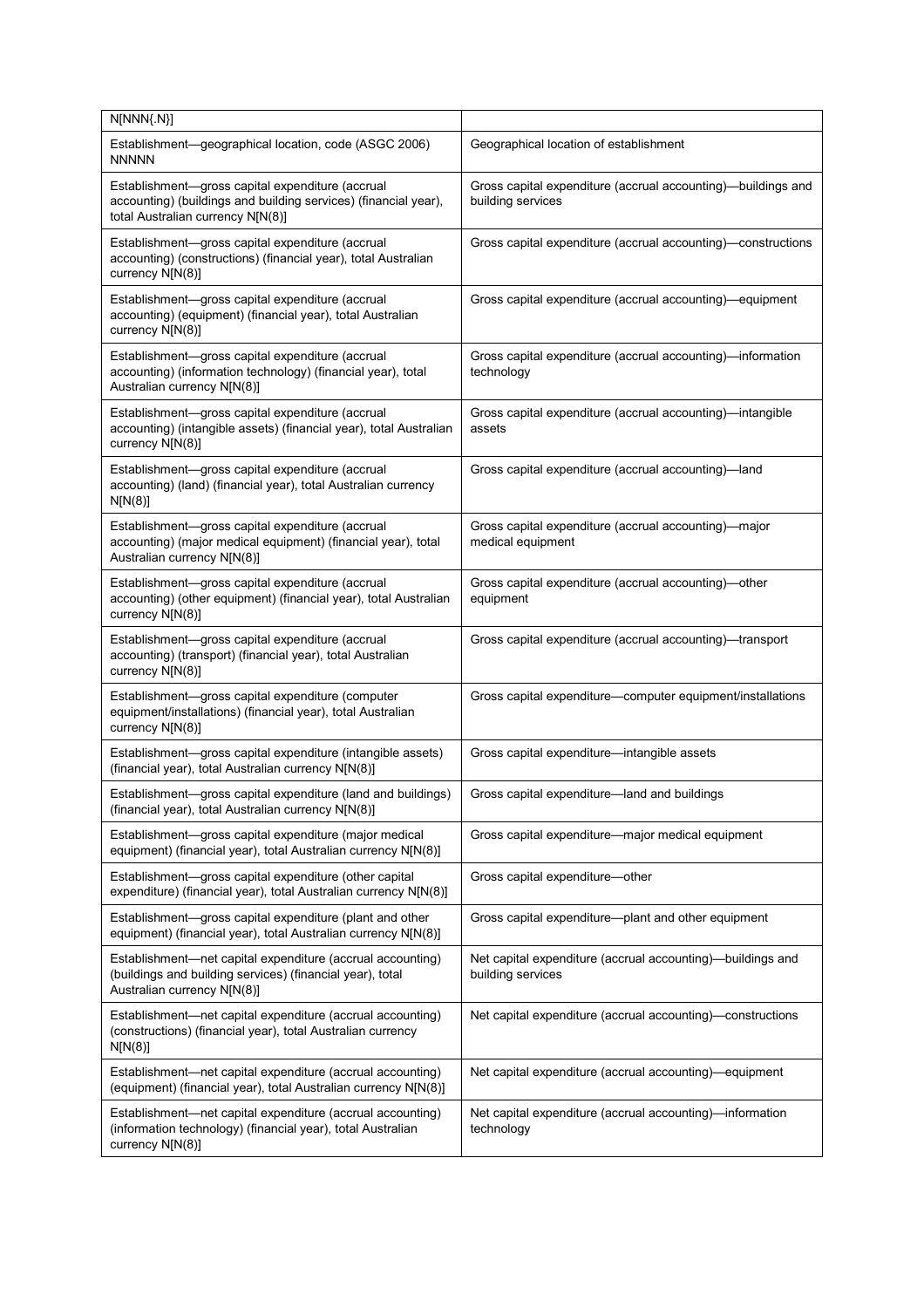| Establishment-net capital expenditure (accrual accounting)<br>(intangible assets) (financial year), total Australian currency<br>N[N(8)]       | Net capital expenditure (accrual accounting)-intangible<br>assets       |
|------------------------------------------------------------------------------------------------------------------------------------------------|-------------------------------------------------------------------------|
| Establishment-net capital expenditure (accrual accounting)<br>(land) (financial year), total Australian currency N[N(8)]                       | Net capital expenditure (accrual accounting)-land                       |
| Establishment-net capital expenditure (accrual accounting)<br>(major medical equipment) (financial year), total Australian<br>currency N[N(8)] | Net capital expenditure (accrual accounting)—major medical<br>equipment |
| Establishment-net capital expenditure (accrual accounting)<br>(other equipment) (financial year), total Australian currency<br>N[N(8)]         | Net capital expenditure (accrual accounting)—other<br>equipment         |
| Establishment-net capital expenditure (accrual accounting)<br>(transport) (financial year), total Australian currency N[N(8)]                  | Net capital expenditure (accrual accounting)-transport                  |
| Establishment—number of available beds for admitted<br>patients/residents, average N[NNN]                                                      | Number of available beds for admitted patients                          |
| Establishment-number of day centre attendances, total<br>N[NNNN]                                                                               | Day program attendances                                                 |
| Establishment-number of group session occasions of service<br>for non-admitted patients (alcohol and drug), total N[NNNNN]                     | Group sessions-alcohol and other drug                                   |
| Establishment-number of group session occasions of service<br>for non-admitted patients (allied health services), total<br>N[NNNNN]            | Group sessions-allied health services                                   |
| Establishment-number of group session occasions of service<br>for non-admitted patients (community health services), total<br>N[NNNNN]         | Group sessions-community health services                                |
| Establishment-number of group session occasions of service<br>for non-admitted patients (dental), total N[NNNNN]                               | Group sessions-dental                                                   |
| Establishment-number of group session occasions of service<br>for non-admitted patients (dialysis), total N[NNNNN]                             | Group sessions-dialysis                                                 |
| Establishment-number of group session occasions of service<br>for non-admitted patients (district nursing services), total<br>N[NNNNN]         | Group sessions-district nursing services                                |
| Establishment-number of group session occasions of service<br>for non-admitted patients (emergency services), total<br>N[NNNNN]                | Group sessions-emergency services                                       |
| Establishment-number of group session occasions of service<br>for non-admitted patients (endoscopy and related<br>procedures), total N[NNNNN]  | Group sessions-endoscopy and related procedures                         |
| Establishment-number of group session occasions of service<br>for non-admitted patients (mental health), total N[NNNNN]                        | Group sessions-mental health                                            |
| Establishment-number of group session occasions of service<br>for non-admitted patients (other medical/surgical/diagnostic),<br>total N[NNNNN] | Group sessions-other medical/surgical/diagnostic                        |
| Establishment-number of group session occasions of service<br>for non-admitted patients (other outreach services), total<br>N[NNNNN]           | Group sessions-other outreach services                                  |
| Establishment-number of group session occasions of service<br>for non-admitted patients (pathology), total N[NNNNN]                            | Group sessions-pathology                                                |
| Establishment-number of group session occasions of service<br>for non-admitted patients (pharmacy), total N[NNNNN]                             | Group sessions-pharmacy                                                 |
| Establishment-number of group session occasions of service<br>for non-admitted patients (radiology and organ imaging), total<br>N[NNNNN]       | Group sessions-radiology and organ imaging                              |
| Establishment-number of group sessions, total N[NNNNN]                                                                                         | Number of group sessions                                                |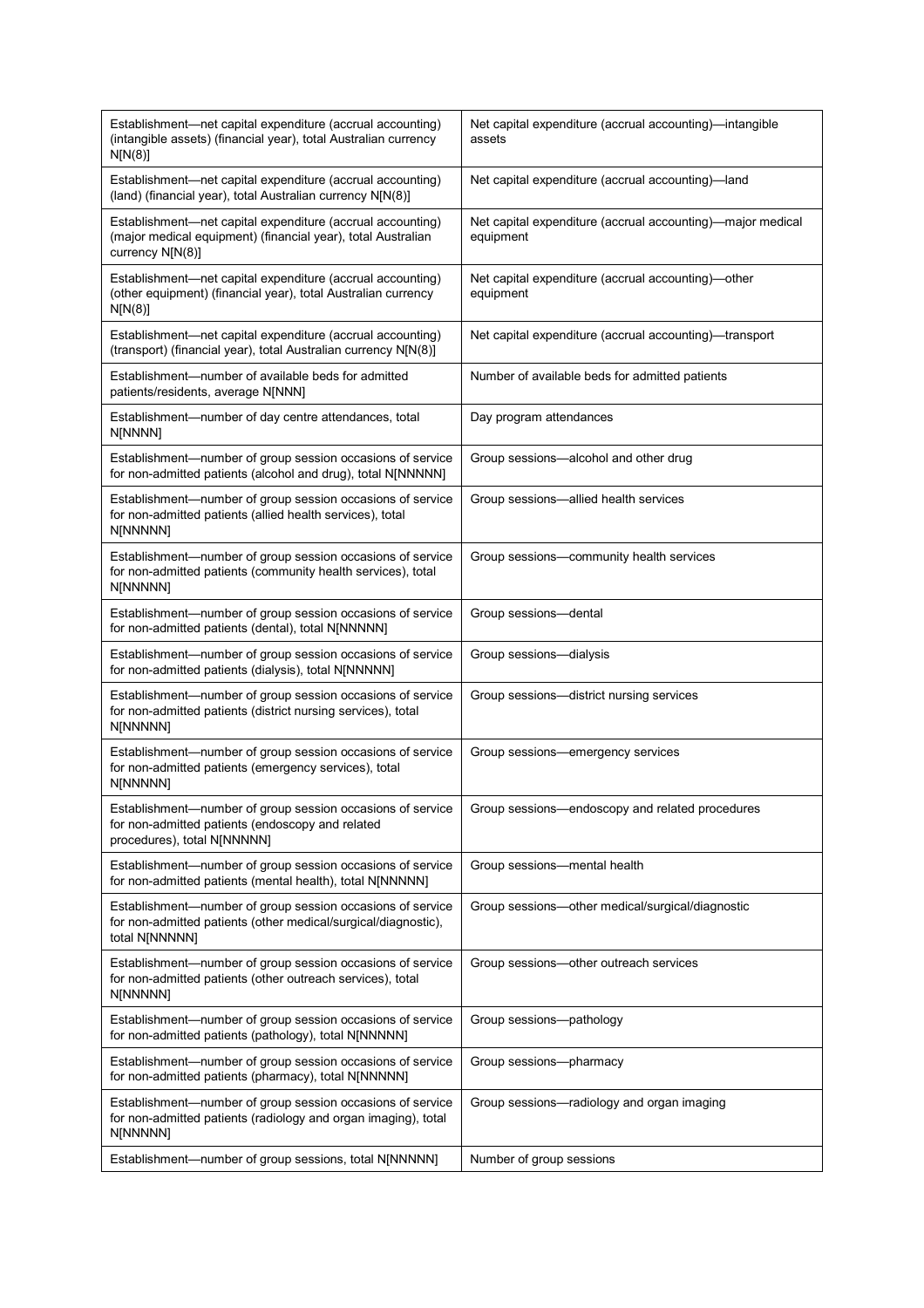| Establishment—number of individual session occasions of<br>service for non-admitted patients (alcohol and drug), total<br>N[NNNNNN]                  | Individual sessions—alcohol and drug                  |
|------------------------------------------------------------------------------------------------------------------------------------------------------|-------------------------------------------------------|
| Establishment-number of individual session occasions of<br>service for non-admitted patients (allied health services), total<br>N[NNNNNN]            | Individual sessions—allied health services            |
| Establishment-number of individual session occasions of<br>service for non-admitted patients (community health services),<br>total N[NNNNNN]         | Individual sessions-community health services         |
| Establishment—number of individual session occasions of<br>service for non-admitted patients (dental), total N[NNNNNN]                               | Individual sessions-dental                            |
| Establishment—number of individual session occasions of<br>service for non-admitted patients (dialysis), total N[NNNNNN]                             | Individual sessions-dialysis                          |
| Establishment-number of individual session occasions of<br>service for non-admitted patients (district nursing services),<br>total N[NNNNNN]         | Individual sessions-district nursing services         |
| Establishment—number of individual session occasions of<br>service for non-admitted patients (emergency services), total<br>N[NNNNNN]                | Individual sessions-emergency services                |
| Establishment-number of individual session occasions of<br>service for non-admitted patients (endoscopy and related<br>procedures), total N[NNNNNN]  | Individual sessions-endoscopy and related procedures  |
| Establishment-number of individual session occasions of<br>service for non-admitted patients (mental health), total<br>N[NNNNNN]                     | Individual sessions-mental health                     |
| Establishment-number of individual session occasions of<br>service for non-admitted patients (other<br>medical/surgical/diagnostic), total N[NNNNNN] | Individual sessions-other medical/surgical/diagnostic |
| Establishment-number of individual session occasions of<br>service for non-admitted patients (other outreach services),<br>total N[NNNNNN]           | Individual sessions-other outreach services           |
| Establishment-number of individual session occasions of<br>service for non-admitted patients (pathology), total<br>N[NNNNNN]                         | Individual sessions-pathology                         |
| Establishment—number of individual session occasions of<br>service for non-admitted patients (pharmacy), total<br>N[NNNNNN]                          | Individual sessions-pharmacy                          |
| Establishment—number of individual session occasions of<br>service for non-admitted patients (radiology and organ<br>imaging), total N[NNNNNN]       | Individual sessions-radiology and organ imaging       |
| Establishment-number of non-admitted patient service<br>events, total N[NNNNNN]                                                                      | Number of service events (non-admitted patient)       |
| Establishment—number of occasions of service, total<br>N[NNNNNN]                                                                                     | Number of occasions of service                        |
| Establishment—number of patient days, total N[N(7)]                                                                                                  | Patient days                                          |
| Establishment—number of separations (financial year), total<br>N[NNNNN]                                                                              | Separations                                           |
| Establishment-organisation identifier (Australian),<br>NNX[X]NNNNN                                                                                   | Establishment identifier                              |
| Establishment-organisation identifier (state/territory),<br><b>NNNNN</b>                                                                             | Establishment number                                  |
| Establishment-outpatient clinic type, code N[N]                                                                                                      | Outpatient clinic type                                |
| Establishment-patients/clients in residence at year end, total<br>N[NNN]                                                                             | Patients in residence at year end                     |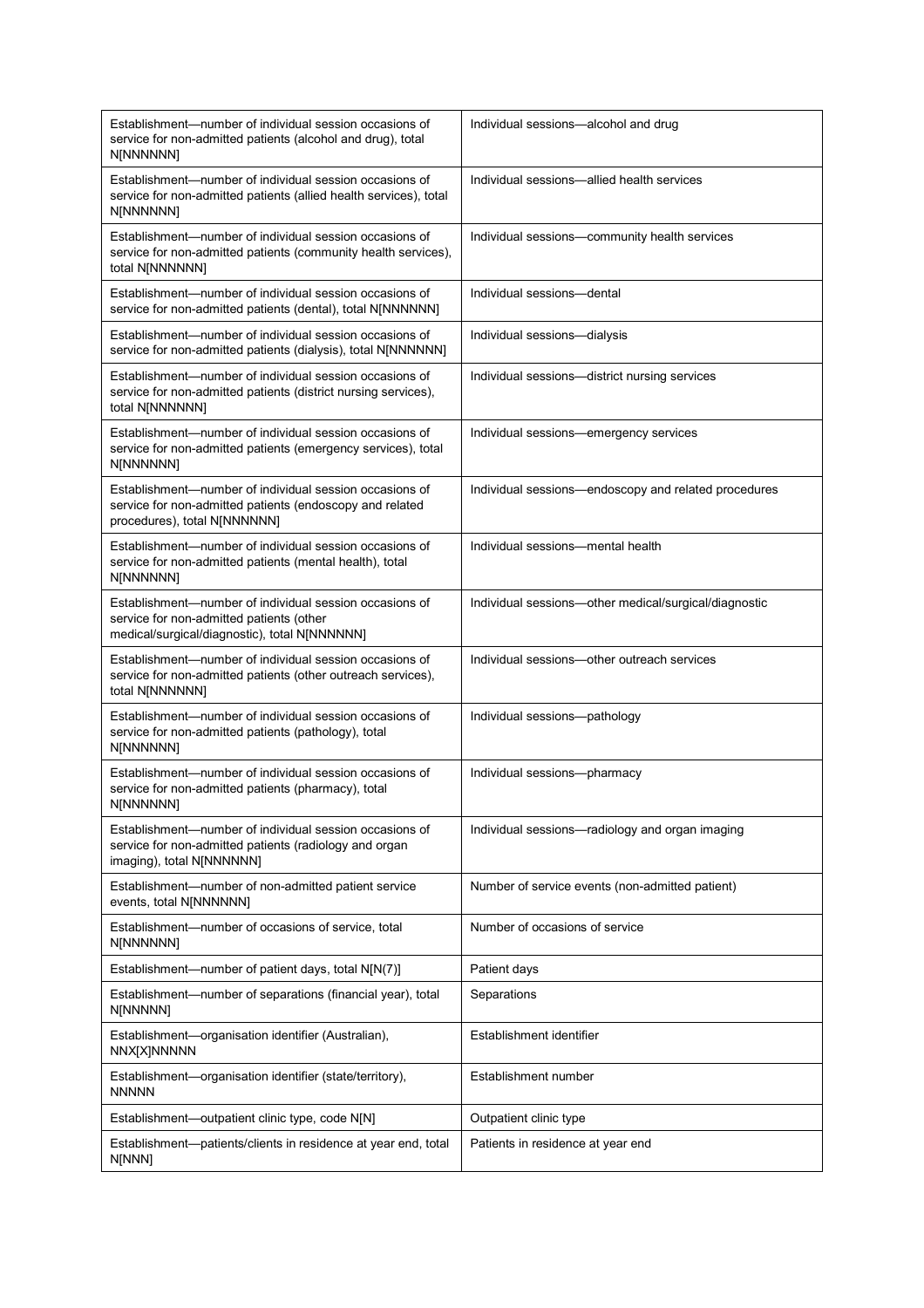| Establishment-quality accreditation/certification standard<br>indicator (Australian Council on Healthcare Standards EQuIP),<br>code N                         | Quality accreditation/certification standard-Australian Council<br>on Healthcare Standards EQuIP |
|---------------------------------------------------------------------------------------------------------------------------------------------------------------|--------------------------------------------------------------------------------------------------|
| Establishment-quality accreditation/certification standard<br>indicator (Australian Quality Council), code N                                                  | Quality accreditation/certification standard—Australian Quality<br>Council                       |
| Establishment-quality accreditation/certification standard<br>indicator (International Organisation for Standardisation 9000<br>quality family), code N       | Quality accreditation/certification standard—ISO 9000 quality<br>family                          |
| Establishment-quality accreditation/certification standard<br>indicator (Quality Improvement Council), code N                                                 | Quality accreditation/certification standard-Quality<br>Improvement Council                      |
| Establishment-recurrent expenditure (administrative<br>expenses) (financial year), total Australian currency N[N(8)]                                          | Recurrent expenditure-administrative expenses                                                    |
| Establishment-recurrent expenditure (Department of<br>Veterans' Affairs funded), total Australian currency N[N(8)]                                            | Recurrent expenditure-Department of Veterans' Affairs<br>funded                                  |
| Establishment-recurrent expenditure (depreciation) (financial<br>year), total Australian currency N[N(8)]                                                     | Recurrent expenditure-depreciation                                                               |
| Establishment-recurrent expenditure (domestic services)<br>(financial year), total Australian currency N[N(8)]                                                | Recurrent expenditure-domestic services                                                          |
| Establishment—recurrent expenditure (drug supplies)<br>(financial year), total Australian currency N[N(8)]                                                    | Recurrent expenditure-drug supplies                                                              |
| Establishment-recurrent expenditure (financial year), total<br>Australian currency N[N(8)]                                                                    | Recurrent expenditure-total                                                                      |
| Establishment-recurrent expenditure (food supplies)<br>(financial year), total Australian currency N[N(8)]                                                    | Recurrent expenditure-food supplies                                                              |
| Establishment-recurrent expenditure (indirect health care)<br>(central administrations) (financial year), total Australian<br>currency N[N(8)]                | Recurrent expenditure (indirect health care)—central<br>administrations                          |
| Establishment-recurrent expenditure (indirect health care)<br>(central and statewide support services) (financial year), total<br>Australian currency N[N(8)] | Recurrent expenditure (indirect health care)-central and<br>statewide support services           |
| Establishment-recurrent expenditure (indirect health care)<br>(other) (financial year), total Australian currency N[N(8)]                                     | Recurrent expenditure (indirect health care)-other                                               |
| Establishment-recurrent expenditure (indirect health care)<br>(patient transport services) (financial year), total Australian<br>currency N[N(8)]             | Recurrent expenditure (indirect health care)-patient transport<br>services                       |
| Establishment-recurrent expenditure (indirect health care)<br>(public health and monitoring services) (financial year), total<br>Australian currency N[N(8)]  | Recurrent expenditure (indirect health care)— (public health<br>and monitoring services          |
| Establishment-recurrent expenditure (interest payments)<br>(financial year), total Australian currency N[N(8)]                                                | Recurrent expenditure-interest payments                                                          |
| Establishment-recurrent expenditure (medical and surgical<br>supplies) (financial year), total Australian currency N[N(8)]                                    | Recurrent expenditure-medical and surgical supplies                                              |
| Establishment-recurrent expenditure (National Mental Health<br>Strategy funded), total Australian currency N[N(8)]                                            | Recurrent expenditure-National Mental Health Strategy<br>funded                                  |
| Establishment-recurrent expenditure (other Commonwealth<br>Government funded expenditure), total Australian currency<br>N[N(8)]                               | Recurrent expenditure-other Commonwealth Government<br>funded                                    |
| Establishment-recurrent expenditure (other patient revenue<br>funded expenditure), total Australian currency N[N(8)]                                          | Recurrent expenditure-other patient revenue funded                                               |
| Establishment-recurrent expenditure (other recurrent<br>expenditure) (financial year), total Australian currency N[N(8)]                                      | Recurrent expenditure-other recurrent expenditure                                                |
| Establishment-recurrent expenditure (other revenue funded<br>expenditure), total Australian currency N[N(8)]                                                  | Recurrent expenditure-other revenue funded                                                       |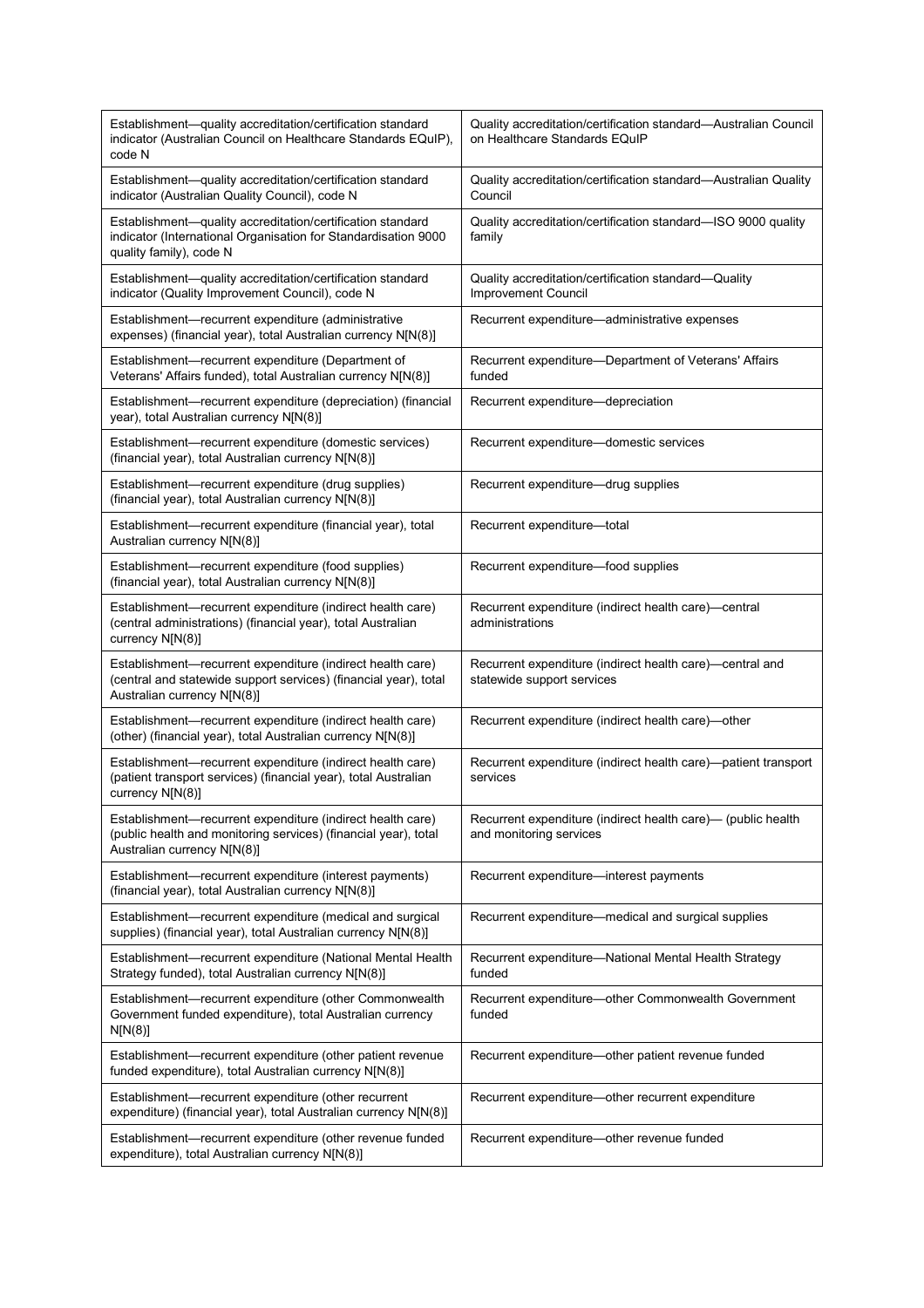| Establishment-recurrent expenditure (other state or territory<br>funded expenditure), total Australian currency N[N(8)]                                         | Recurrent expenditure-other State or Territory funded                                    |
|-----------------------------------------------------------------------------------------------------------------------------------------------------------------|------------------------------------------------------------------------------------------|
| Establishment-recurrent expenditure (patient transport cost)<br>(financial year), total Australian currency N[N(8)]                                             | Recurrent expenditure-patient transport                                                  |
| Establishment-recurrent expenditure (recoveries funded<br>expenditure), total Australian currency N[N(8)]                                                       | Recurrent expenditure-recoveries funded                                                  |
| Establishment-recurrent expenditure (repairs and<br>maintenance) (financial year), total Australian currency<br>N[N(8)]                                         | Recurrent expenditure—repairs and maintenance                                            |
| Establishment-recurrent expenditure (salaries and wages)<br>(administrative and clerical staff) (financial year), total<br>Australian currency N[N(8)]          | Recurrent expenditure (salaries and wages)—administrative<br>and clerical staff          |
| Establishment-recurrent expenditure (salaries and wages)<br>(carer consultants) (financial year), total Australian currency<br>N[N(8)]                          | Recurrent expenditure (salaries and wages)—carer<br>consultants                          |
| Establishment-recurrent expenditure (salaries and wages)<br>(consultant psychiatrists and psychiatrists) (financial year),<br>total Australian currency N[N(8)] | Recurrent expenditure (salaries and wages)-consultant<br>psychiatrists and psychiatrists |
| Establishment-recurrent expenditure (salaries and wages)<br>(consumer consultants) (financial year), total Australian<br>currency N[N(8)]                       | Recurrent expenditure (salaries and wages)-consumer<br>consultants                       |
| Establishment-recurrent expenditure (salaries and wages)<br>(diagnostic and health professionals) (financial year), total<br>Australian currency N[N(8)]        | Recurrent expenditure (salaries and wages)-diagnostic and<br>health professionals        |
| Establishment-recurrent expenditure (salaries and wages)<br>(domestic and other staff) (financial year), total Australian<br>currency N[N(8)]                   | Recurrent expenditure (salaries and wages)-domestic and<br>other staff                   |
| Establishment-recurrent expenditure (salaries and wages)<br>(enrolled nurses) (financial year), total Australian currency<br>N[N(8)]                            | Recurrent expenditure (salaries and wages)—enrolled nurses                               |
| Establishment-recurrent expenditure (salaries and wages)<br>(financial year), total Australian currency N[N(8)]                                                 | Recurrent expenditure (salaries and wages)-total                                         |
| Establishment-recurrent expenditure (salaries and wages)<br>(occupational therapists) (financial year), total Australian<br>currency N[N(8)]                    | Recurrent expenditure (salaries and wages)—occupational<br>therapists                    |
| Establishment-recurrent expenditure (salaries and wages)<br>(other diagnostic and health professionals) (financial year),<br>total Australian currency N[N(8)]  | Recurrent expenditure (salaries and wages)-other diagnostic<br>and health professionals  |
| Establishment-recurrent expenditure (salaries and wages)<br>(other medical officers) (financial year), total Australian<br>currency N[N(8)]                     | Recurrent expenditure (salaries and wages)—other medical<br>officers                     |
| Establishment-recurrent expenditure (salaries and wages)<br>(other personal care staff) (financial year), total Australian<br>currency N[N(8)]                  | Recurrent expenditure (salaries and wages)—other personal<br>care staff                  |
| Establishment-recurrent expenditure (salaries and wages)<br>(psychiatry registrars and trainees) (financial year), total<br>Australian currency N[N(8)]         | Recurrent expenditure (salaries and wages)—psychiatry<br>registrars and trainees         |
| Establishment-recurrent expenditure (salaries and wages)<br>(psychologists) (financial year), total Australian currency<br>N[N(8)]                              | Recurrent expenditure (salaries and wages)-psychologists                                 |
| Establishment-recurrent expenditure (salaries and wages)<br>(registered nurses) (financial year), total Australian currency<br>N[N(8)]                          | Recurrent expenditure (salaries and wages)—registered<br>nurses                          |
| Establishment-recurrent expenditure (salaries and wages)<br>(salaried medical officers) (financial year), total Australian                                      | Recurrent expenditure (salaries and wages)—salaried medical<br>officers                  |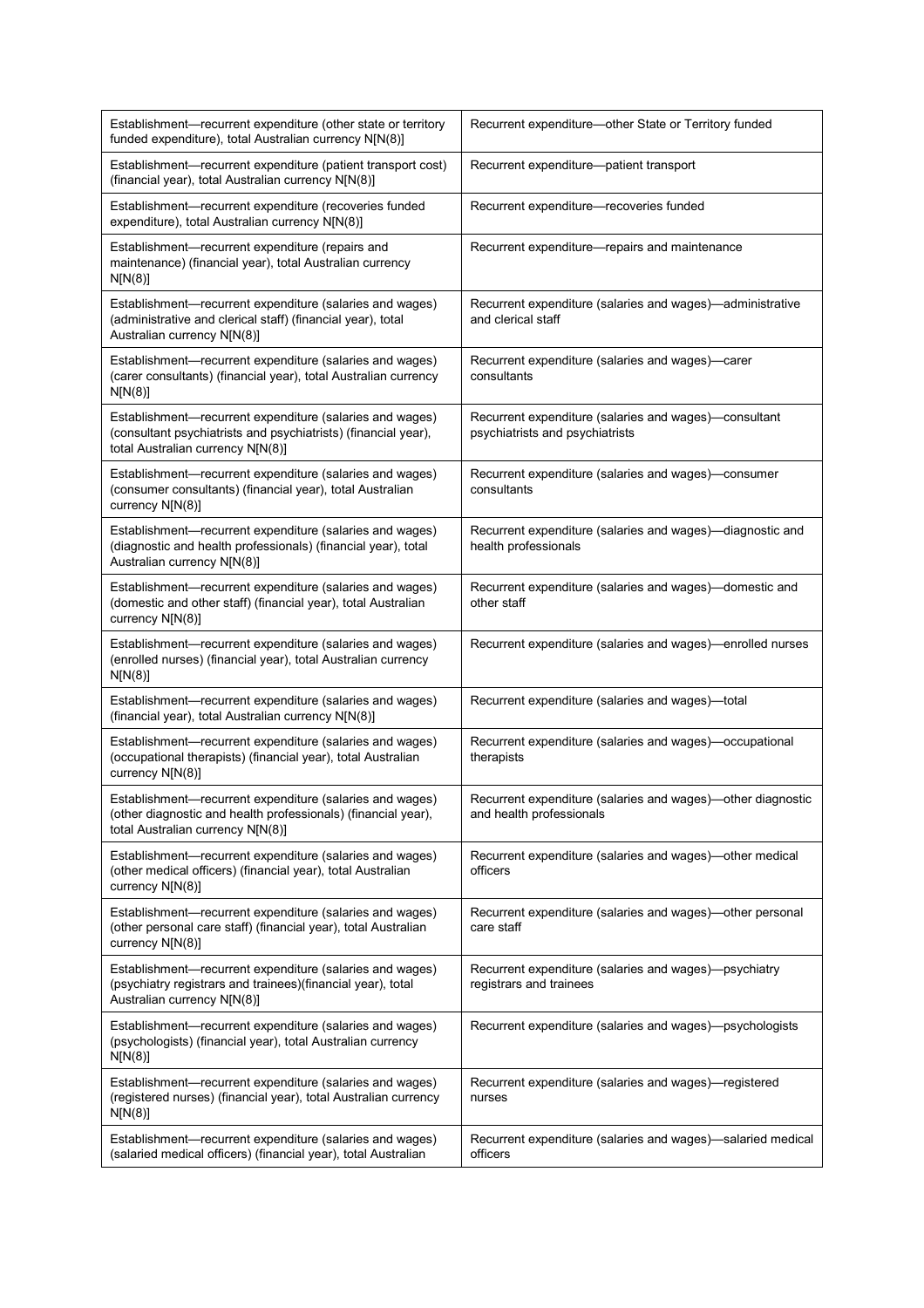| currency $N[N(8)]$                                                                                                                        |                                                                            |
|-------------------------------------------------------------------------------------------------------------------------------------------|----------------------------------------------------------------------------|
| Establishment-recurrent expenditure (salaries and wages)<br>(social workers) (financial year), total Australian currency<br>N[N(8)]       | Recurrent expenditure (salaries and wages)-social workers                  |
| Establishment-recurrent expenditure (salaries and wages)<br>(student nurses) (financial year), total Australian currency<br>N[N(8)]       | Recurrent expenditure (salaries and wages)-student nurses                  |
| Establishment—recurrent expenditure (salaries and wages)<br>(trainee/pupil nurses) (financial year), total Australian currency<br>N[N(8)] | Recurrent expenditure (salaries and wages)—trainee/pupil<br>nurses         |
| Establishment-recurrent expenditure (state or territory health<br>authority funded), total Australian currency N[N(8)]                    | Recurrent expenditure—State or Territory health authority<br>funded        |
| Establishment-recurrent expenditure (superannuation<br>employer contributions) (financial year), total Australian<br>currency N[N(8)]     | Recurrent expenditure-superannuation employer<br>contributions             |
| Establishment-recurrent expenditure (visiting medical officer<br>payments) (financial year), total Australian currency N[N(8)]            | Recurrent expenditure—payments to visiting medical officers                |
| Establishment-region identifier, X[X]                                                                                                     | Region code                                                                |
| Establishment—revenue (other revenue) (financial year), total<br>Australian currency N[N(8)]                                              | Revenue-other                                                              |
| Establishment—revenue (patient) (financial year), total<br>Australian currency N[N(8)]                                                    | Revenue-patient                                                            |
| Establishment—revenue (recoveries) (financial year), total<br>Australian currency N[N(8)]                                                 | Revenue-recoveries                                                         |
| Establishment-sector, code N                                                                                                              | <b>Establishment sector</b>                                                |
| Establishment-specialised service indicator (acquired<br>immune deficiency syndrome unit), yes/no code N                                  | Specialised service indicators—acquired immune deficiency<br>syndrome unit |
| Establishment-specialised service indicator (acute renal<br>dialysis unit), yes/no code N                                                 | Specialised service indicators-acute renal dialysis unit                   |
| Establishment-specialised service indicator (acute spinal<br>cord injury unit), yes/no code N                                             | Specialised service indicators—acute spinal cord injury unit               |
| Establishment-specialised service indicator (alcohol and<br>drug unit), yes/no code N                                                     | Specialised service indicators-alcohol and drug unit                       |
| Establishment-specialised service indicator (bone marrow<br>transplantation unit), yes/no code N                                          | Specialised service indicators-bone marrow transplantation<br>unit         |
| Establishment-specialised service indicator (burns unit (level<br>III)), yes/no code N                                                    | Specialised service indicators-burns unit (level III)                      |
| Establishment-specialised service indicator (cardiac surgery<br>unit), yes/no code N                                                      | Specialised service indicators-cardiac surgery unit                        |
| Establishment-specialised service indicator (clinical genetics<br>unit), yes/no code N                                                    | Specialised service indicators-clinical genetics unit                      |
| Establishment-specialised service indicator (comprehensive<br>epilepsy centre), yes/no code N                                             | Specialised service indicators-comprehensive epilepsy<br>centre            |
| Establishment-specialised service indicator (coronary care<br>unit), yes/no code N                                                        | Specialised service indicators-coronary care unit                          |
| Establishment-specialised service indicator (diabetes unit),<br>yes/no code N                                                             | Specialised service indicators-diabetes unit                               |
| Establishment-specialised service indicator (domiciliary care<br>service), yes/no code N                                                  | Specialised service indicators-domiciliary care service                    |
| Establishment-specialised service indicator (geriatric<br>assessment unit), yes/no code N                                                 | Specialised service indicators—geriatric assessment unit                   |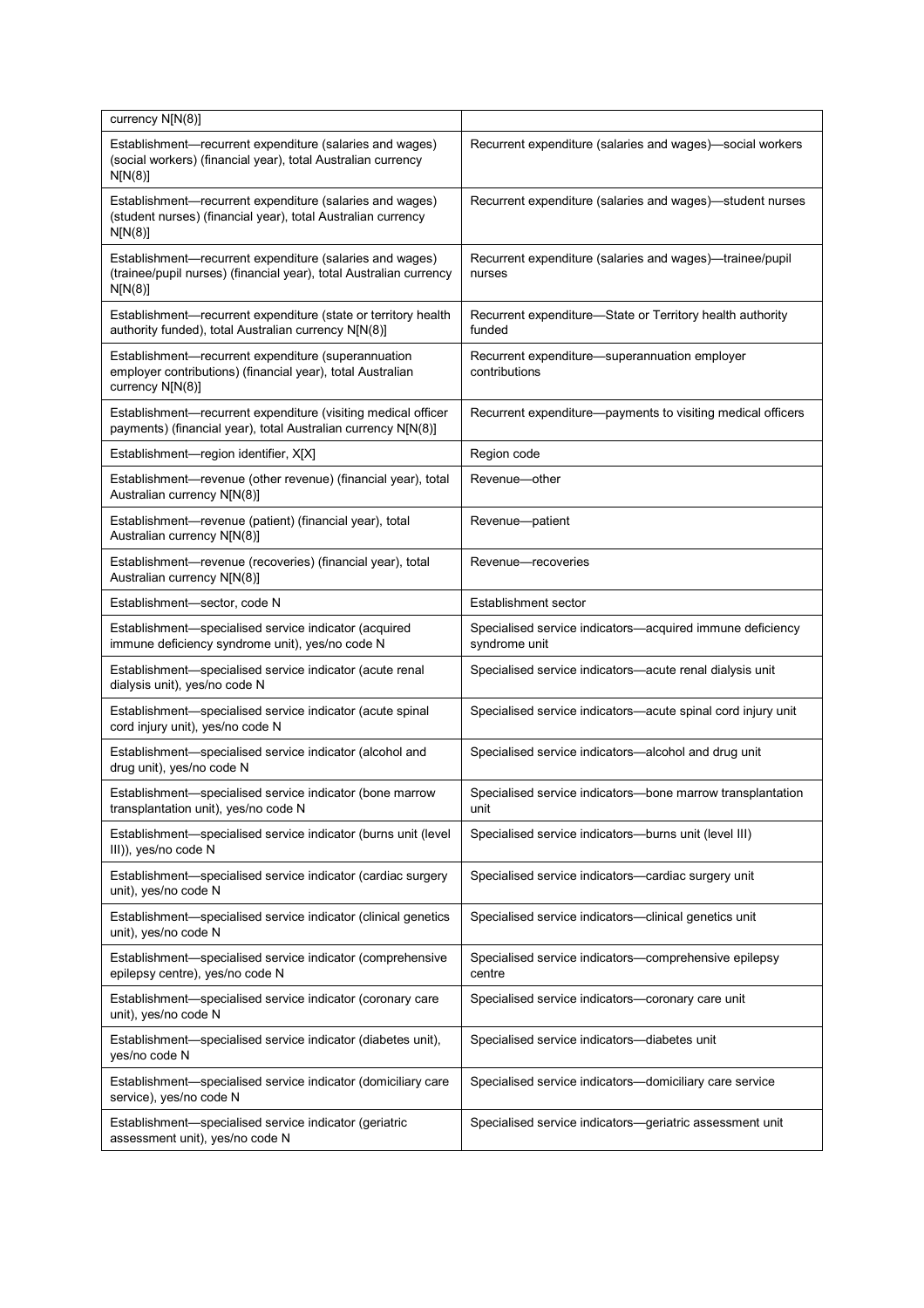| Establishment—specialised service indicator (heart, lung<br>transplantation unit), yes/no code N          | Specialised service indicators—heart, lung transplantation unit             |
|-----------------------------------------------------------------------------------------------------------|-----------------------------------------------------------------------------|
| Establishment-specialised service indicator (hospice care<br>unit), yes/no code N                         | Specialised service indicators-hospice care unit                            |
| Establishment-specialised service indicator (infectious<br>diseases unit), yes/no code N                  | Specialised service indicators-infectious diseases unit                     |
| Establishment-specialised service indicator (intensive care<br>unit (level III)), yes/no code N           | Specialised service indicators-intensive care unit (level III)              |
| Establishment-specialised service indicator (in-vitro<br>fertilisation unit), yes/no code N               | Specialised service indicators-in-vitro fertilisation unit                  |
| Establishment-specialised service indicator (liver<br>transplantation unit), yes/no code N                | Specialised service indicators-liver transplantation unit                   |
| Establishment-specialised service indicator (maintenance<br>renal dialysis centre), yes/no code N         | Specialised service indicators—maintenance renal dialysis<br>centre         |
| Establishment-specialised service indicator (major<br>plastic/reconstructive surgery unit), yes/no code N | Specialised service indicators—major plastic/reconstructive<br>surgery unit |
| Establishment-specialised service indicator (neonatal<br>intensive care unit (level III)), yes/no code N  | Specialised service indicators-neonatal intensive care unit<br>(level III)  |
| Establishment-specialised service indicator (neuro surgical<br>unit), yes/no code N                       | Specialised service indicators-neuro surgical unit                          |
| Establishment-specialised service indicator (nursing home<br>care unit), yes/no code N                    | Specialised service indicators—nursing home care unit                       |
| Establishment-specialised service indicator<br>(obstetric/maternity), yes/no code N                       | Specialised service indicators-obstetric/maternity                          |
| Establishment—specialised service indicator (oncology unit)<br>(cancer treatment), yes/no code N          | Specialised service indicators—oncology unit, cancer<br>treatment           |
| Establishment-specialised service indicator (pancreas<br>transplantation unit), yes/no code N             | Specialised service indicators-pancreas transplantation unit                |
| Establishment-specialised service indicator (psychiatric<br>unit/ward), yes/no code N                     | Specialised service indicators-psychiatric unit/ward                        |
| Establishment-specialised service indicator (rehabilitation<br>unit), yes/no code N                       | Specialised service indicators-rehabilitation unit                          |
| Establishment-specialised service indicator (renal<br>transplantation unit), yes/no code N                | Specialised service indicators-renal transplantation unit                   |
| Establishment—specialised service indicator (sleep centre),<br>yes/no code N                              | Specialised service indicators-sleep centre                                 |
| Establishment-specialised service indicator (specialist<br>paediatric), yes/no code N                     | Specialised service indicators-specialist paediatric                        |
| Establishment-specialised service indicator (transplantation<br>unit), yes/no code N                      | Specialised service indicators                                              |
| Establishment-teaching status (university affiliation), code N                                            | Teaching status                                                             |
| Female (mother)-postpartum perineal status, code N                                                        | Perineal status                                                             |
| Female (pregnant)—estimated gestational age, total weeks<br>ΝN                                            | Gestational age                                                             |
| Female (pregnant)-maternal medical condition, code (ICD-<br>10-AM 5th edn) ANN{.N[N]}                     | Maternal medical conditions                                                 |
| Female- pregnancy indicator (current), code N                                                             | Pregnancy-current status                                                    |
| Female-caesarean section indicator (last previous birth)<br>code N                                        | Caesarean section indicator, last previous birth                            |
| Female—number of caesarean sections, total count N[N]                                                     | Number of caesarean sections                                                |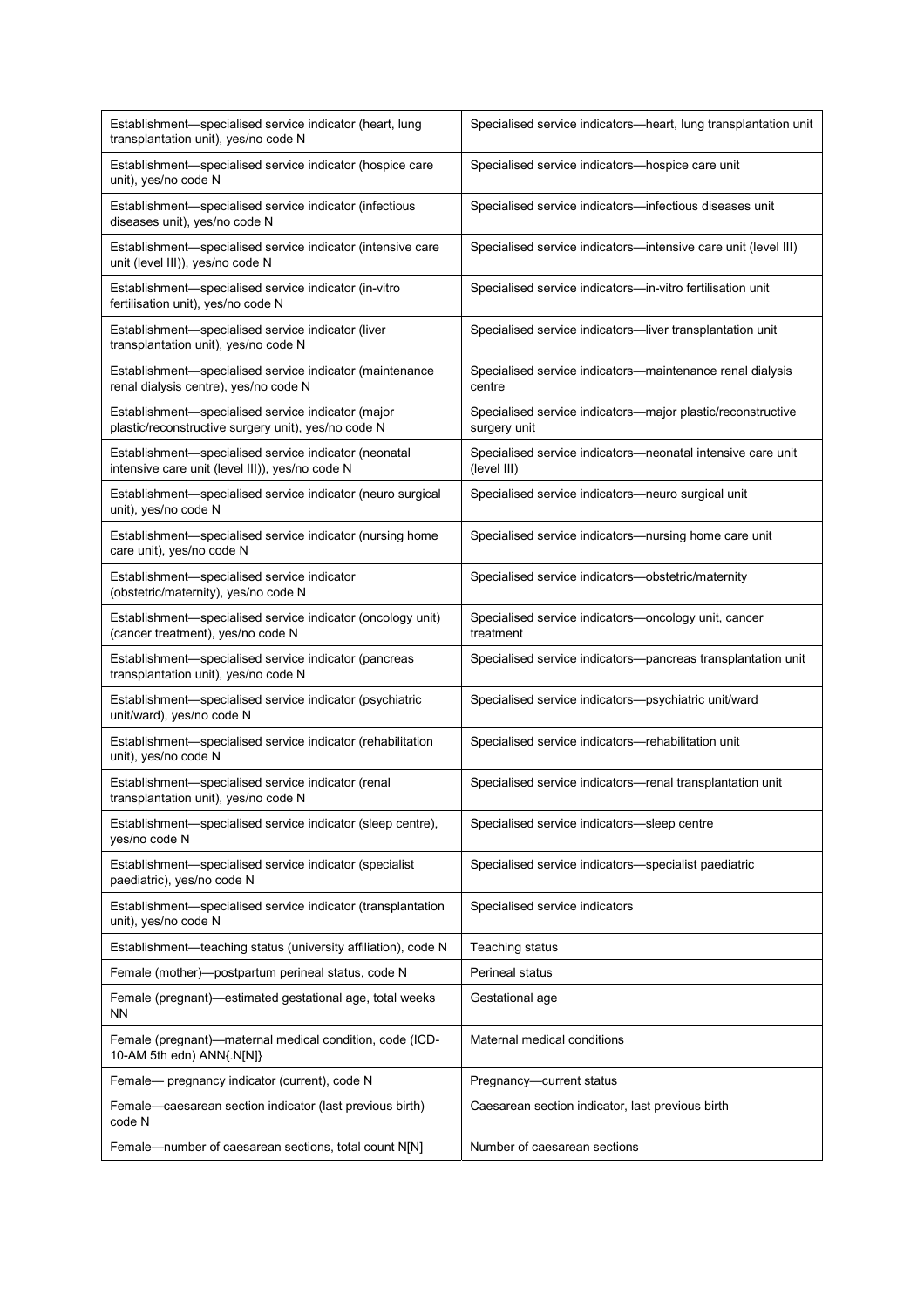| Female—number of previous pregnancies (ectopic), total NN                                         | Previous pregnancies—ectopic                                |
|---------------------------------------------------------------------------------------------------|-------------------------------------------------------------|
| Female-number of previous pregnancies (induced abortion),<br>total NN                             | Previous pregnancies—induced abortion                       |
| Female-number of previous pregnancies (live birth), total NN                                      | Previous pregnancies-live birth                             |
| Female—number of previous pregnancies (spontaneous<br>abortion), total NN                         | Previous pregnancies-spontaneous abortion                   |
| Female-number of previous pregnancies (stillbirth), total<br>N[N]                                 | Previous pregnancies-stillbirth                             |
| Female-parity, total N[N]                                                                         | Parity                                                      |
| Health professional-area of clinical practice (principal), code<br>ANN                            | Principal area of clinical practice                         |
| Health professional—establishment type (employment),<br>industry code NN                          | Type and sector of employment establishment                 |
| Health professional-hours worked (in all jobs), total NNN                                         | Hours worked by health professional                         |
| Health professional—labour force status, code N{.N}                                               | Profession labour force status of health professional       |
| Health professional-occupation, code ANN                                                          | Classification of health labour force job                   |
| Health professional-principal role, code N                                                        | Principal role of health professional                       |
| Health service event-fasting indicator, code N                                                    | Fasting status                                              |
| Health service event-presentation date, DDMMYYYY                                                  | Date patient presents                                       |
| Health service event-presentation time, hhmm                                                      | Time patient presents                                       |
| Health service event-referral to rehabilitation service date,<br><b>DDMMYYYY</b>                  | Date of referral to rehabilitation                          |
| Hospital census (of elective surgery waitlist patients)—census<br>date, DDMMYYYY                  | Census date                                                 |
| Hospital service-care type, code N[N].N                                                           | Care type                                                   |
| Hospital-contract role, code A                                                                    | Contract role                                               |
| Hospital-contract type, code N                                                                    | Contract type                                               |
| Household-gross income (annual), dollar range code N                                              | Household annual gross income range                         |
| Household-gross income (annual), ten thousand dollar range<br>code N[N]                           | Household annual gross income range (\$ 10,000 range)       |
| Individual service provider-occupation (self-identified), code<br>(ANZSCO 1st edition) N[NNN]{NN} | Provider occupation category (self-identified)              |
| Individual service provider-occupation end date,<br><b>DDMMYYYY</b>                               | Provider occupation end date                                |
| Individual service provider-occupation start date,<br><b>DDMMYYYY</b>                             | Provider occupation start date                              |
| Injury event-activity type, code (ICD-10-AM 5th edn) ANNNN                                        | Activity when injured                                       |
| Injury event-activity type, non-admitted patient code N[N]                                        | Activity when injured (non-admitted patient)                |
| Injury event-external cause, code (ICD-10-AM 5th edn)<br>ANN{.N[N]}                               | External cause (admitted patient)                           |
| Injury event—external cause, non-admitted patient code NN                                         | External cause (non-admitted patient)                       |
| Injury event—external cause, text [X(100)]                                                        | Narrative description of injury event                       |
| Injury event—human intent of injury, code NN                                                      | External cause-human intent                                 |
| Injury event-nature of main injury, non-admitted patient code<br>$NN{N}$                          | Nature of main injury (non-admitted patient)                |
| Injury event—place of occurrence, code (ICD-10-AM 5th edn)<br>$ANN{N[N]}$                         | Place of occurrence of external cause of injury (ICD-10-AM) |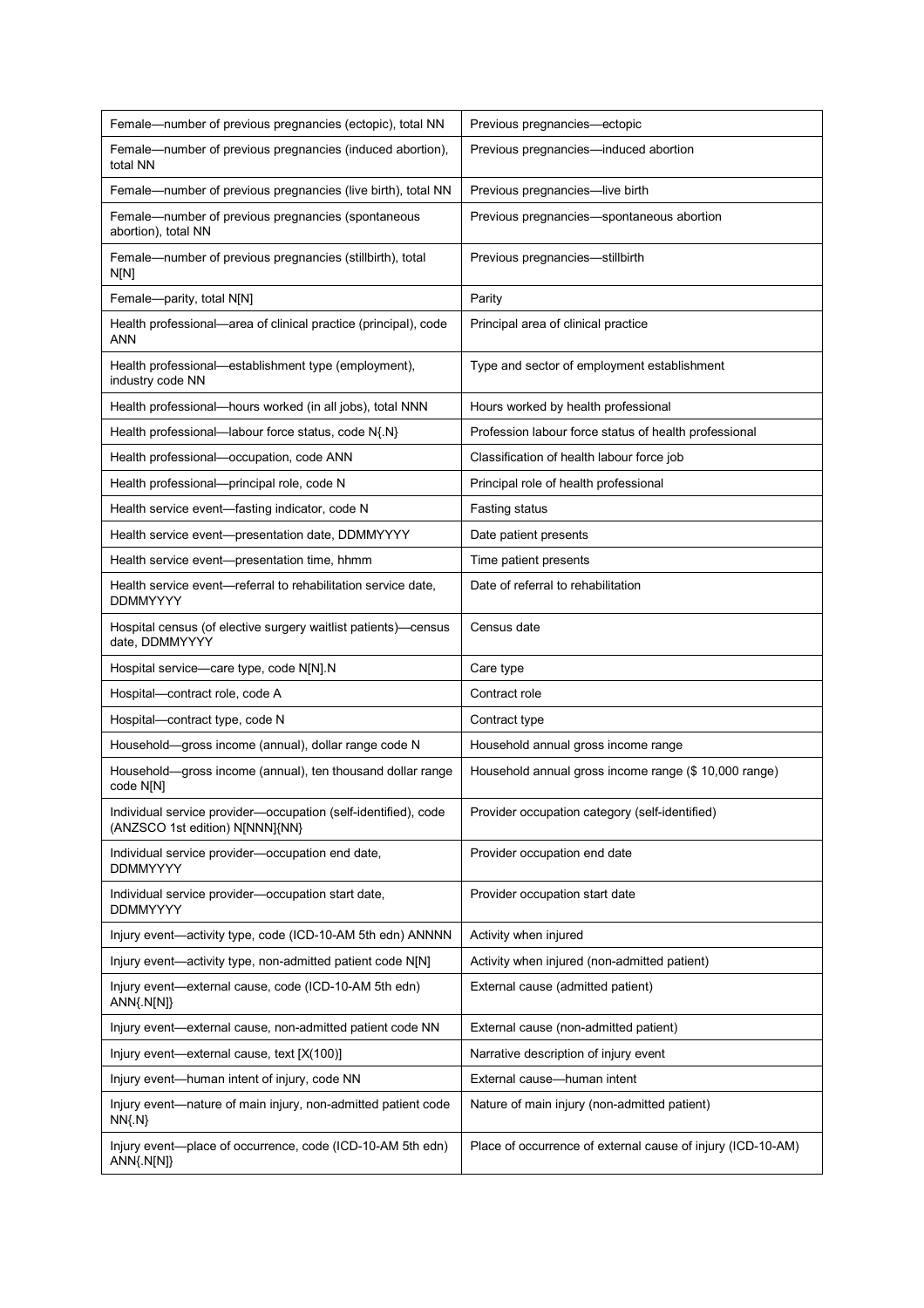| Injury event-place of occurrence, non-admitted patient code<br>N[N]                                                                       | Place of occurrence of external cause of injury (non-admitted<br>patient)             |
|-------------------------------------------------------------------------------------------------------------------------------------------|---------------------------------------------------------------------------------------|
| Laboratory standard-upper limit of normal range for creatine<br>kinase myocardial band isoenzyme, index code X[XXX]                       | Creatine kinase MB isoenzyme-upper limit of normal range<br>(index code)              |
| Laboratory standard-upper limit of normal range for creatine<br>kinase myocardial band isoenzyme, total international units<br>N[NNN]     | Creatine kinase MB isoenzyme—upper limit of normal range<br>(international units)     |
| Laboratory standard-upper limit of normal range for creatine<br>kinase myocardial band isoenzyme, total kCat per litre<br>N[NNN]          | Creatine kinase MB isoenzyme-upper limit of normal range<br>(kCat per litre)          |
| Laboratory standard-upper limit of normal range for creatine<br>kinase myocardial band isoenzyme, total micrograms per litre<br>N[NNN]    | Creatine kinase MB isoenzyme-upper limit of normal range<br>(micrograms per litre)    |
| Laboratory standard-upper limit of normal range for creatine<br>kinase myocardial band isoenzyme, total nanograms per<br>decilitre N[NNN] | Creatine kinase MB isoenzyme-upper limit of normal range<br>(nanograms per decilitre) |
| Laboratory standard-upper limit of normal range for creatine<br>kinase myocardial band isoenzyme, percentage N[NNN]                       | Creatine kinase MB isoenzyme-upper limit of normal range<br>(percentage)              |
| Laboratory standard-upper limit of normal range for<br>microalbumin, albumin/creatinine ratio N[NN].N                                     | Microalbumin level—upper limit of normal range<br>(albumin/creatinine ratio)          |
| Laboratory standard-upper limit of normal range for<br>microalbumin, total micrograms per minute N[NN].N                                  | Microalbumin level-upper limit of normal range (micrograms<br>per minute)             |
| Laboratory standard-upper limit of normal range for<br>microalbumin, total milligrams per 24 hour N[NN].N                                 | Microalbumin level-upper limit of normal range (milligrams<br>per 24 hour)            |
| Laboratory standard-upper limit of normal range for<br>microalbumin, total milligrams per litre N[NN].N                                   | Microalbumin level—upper limit of normal range (milligrams<br>per litre)              |
| Laboratory standard-upper limit of normal range for troponin<br>assay, total micrograms per litre N[NNN]                                  | Troponin assay—upper limit of normal range (micrograms per<br>litre)                  |
| Laboratory standard—upper limit of normal range of<br>glycosylated haemoglobin, percentage N[N].N                                         | Glycosylated Haemoglobin—upper limit of normal range<br>(percentage)                  |
| Medical practitioner-hours on-call, total NNN                                                                                             | Hours on-call (not worked) by medical practitioner                                    |
| Medical practitioner-hours worked (in direct patient care),<br>total NNN                                                                  | Hours worked by medical practitioner in direct patient care                           |
| Medical practitioner-hours worked, total NNN                                                                                              | Total hours worked by a medical practitioner                                          |
| Mental health service contact—patient/client participation<br>indicator, yes/no code N                                                    | Mental health service contact—patient/client participation<br>indicator               |
| Mental health service contact—service contact date,<br><b>DDMMYYYY</b>                                                                    | Mental health service contact date                                                    |
| Mental health service contact—service contact duration, total<br>minutes NNN                                                              | Mental health service contact duration                                                |
| Mental health service contact—session type, code N                                                                                        | Mental health service contact—session type                                            |
| Non-admitted patient emergency department service<br>episode-episode end date, DDMMYYYY                                                   | Emergency department episode end date                                                 |
| Non-admitted patient emergency department service<br>episode-episode end time, hhmm                                                       | Emergency department episode end time                                                 |
| Non-admitted patient emergency department service<br>episode-episode end status, code N                                                   | Emergency department service episode end status                                       |
| Non-admitted patient emergency department service<br>episode-service commencement date, DDMMYYYY                                          | Emergency department date of commencement of service<br>event                         |
| Non-admitted patient emergency department service<br>episode-service commencement time, hhmm                                              | Emergency department time of commencement of service<br>event                         |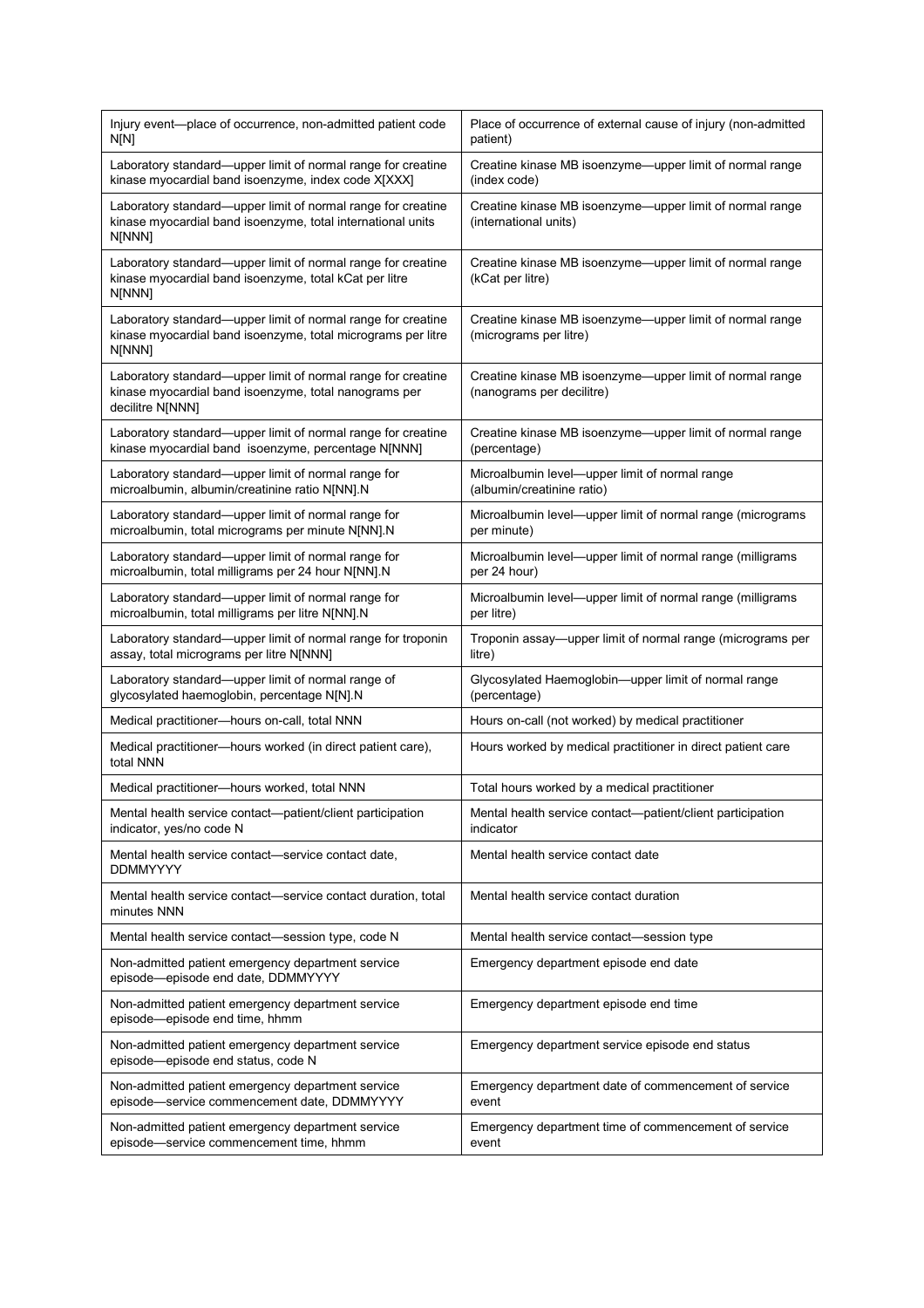| Non-admitted patient emergency department service<br>episode-service episode length, total minutes NNNNN                           | Length of non-admitted patient emergency department service<br>episode               |
|------------------------------------------------------------------------------------------------------------------------------------|--------------------------------------------------------------------------------------|
| Non-admitted patient emergency department service<br>episode-transport mode (arrival), code N                                      | Emergency department arrival mode - transport                                        |
| Non-admitted patient emergency department service<br>episode-triage date, DDMMYYYY                                                 | Date of triage                                                                       |
| Non-admitted patient emergency department service<br>episode-triage category, code N                                               | Non-admitted patient emergency department service<br>episode-triage category, code N |
| Non-admitted patient emergency department service<br>episode-triage time, hhmm                                                     | Time of triage                                                                       |
| Non-admitted patient emergency department service<br>episode—type of visit to emergency department, code N                         | Type of visit to emergency department                                                |
| Non-admitted patient emergency department service<br>episode—waiting time (to hospital admission), total hours and<br>minutes NNNN | Emergency department waiting time to admission                                       |
| Non-admitted patient emergency department service<br>episode-waiting time (to service delivery), total minutes<br><b>NNNNN</b>     | Emergency department waiting time to service delivery                                |
| Non-admitted patient service event—multi-disciplinary team<br>status, code N                                                       | Multi-disciplinary team status                                                       |
| Non-admitted patient service event—new/repeat status, code<br>N                                                                    | New/repeat status                                                                    |
| Non-admitted patient service event-patient present status,<br>code N                                                               | Patient present status (non-admitted patient)                                        |
| Non-admitted patient service event-service event type<br>(clinical), code N[N]                                                     | Service type (non-admitted patient)                                                  |
| Non-admitted patient service event-service mode, hospital<br>code $N\{N\}$                                                         | Service mode (non-admitted patient)                                                  |
| Patient-compensable status, code N                                                                                                 | Compensable status                                                                   |
| Patient-diagnosis date (cancer), DDMMYYYY                                                                                          | Date of diagnosis of cancer                                                          |
| Patient-diagnosis date (diabetes mellitus), YYYY                                                                                   | Year of diagnosis of diabetes mellitus                                               |
| Patient-diagnosis date (first recurrence of cancer),<br><b>DDMMYYYY</b>                                                            | Date of diagnosis of first recurrence                                                |
| Patient-diagnosis date, DDMMYYYY                                                                                                   | Date of diagnosis                                                                    |
| Patient-hospital insurance status, code N                                                                                          | Hospital insurance status                                                            |
| Patient-initial visit since diagnosis indicator (diabetes<br>mellitus), code N                                                     | Initial visit indicator-diabetes mellitus                                            |
| Patient-insulin start date, YYYY                                                                                                   | Year insulin started                                                                 |
| Patient-number of psychiatric outpatient clinic/day program<br>attendances (financial year), total days N[NN]                      | Number of contacts-psychiatric outpatient clinic/day program                         |
| Patient-previous specialised treatment, code N                                                                                     | Previous specialised treatment                                                       |
| Person (address)-address line, text [X(180)]                                                                                       | Address line (person)                                                                |
| Person (address)-address type, code N                                                                                              | Address type (person)                                                                |
| Person (address)—Australian postcode, code (Postcode<br>datafile) {NNNN}                                                           | Postcode-Australian (person)                                                         |
| Person (address)—building/complex sub-unit identifier, [X(7)]                                                                      | Building/complex sub-unit number (person)                                            |
| Person (address)—building/complex sub-unit type, code<br>A[AAA]                                                                    | Building/complex sub-unit type-abbreviation (person)                                 |
| Person (address)—building/property name, text [X(30)]                                                                              | Building/property name (person)                                                      |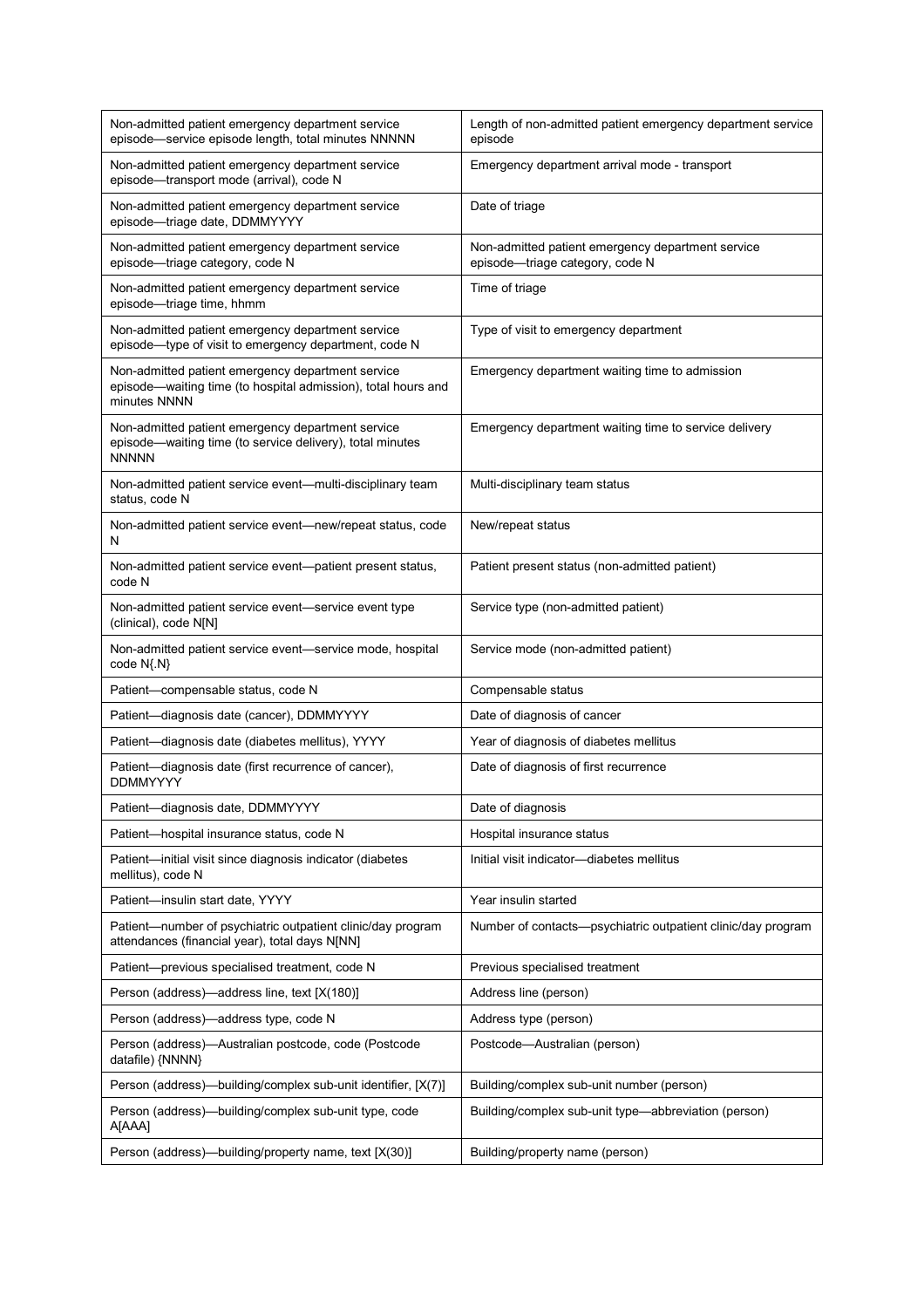| Person (address)—country identifier, code (SACC 1998)<br><b>NNNN</b>                                                                | Address-country identifier (person)          |
|-------------------------------------------------------------------------------------------------------------------------------------|----------------------------------------------|
| Person (address)-electronic communication address, text<br>[X(250)]                                                                 | Electronic communication address (person)    |
| Person (address)—electronic communication medium, code N                                                                            | Electronic communication medium (person)     |
| Person (address)—electronic communication usage, code N                                                                             | Electronic communication usage code (person) |
| Person (address)-floor/level identifier, [NNNA]                                                                                     | Floor/level number (person)                  |
| Person (address)—floor/level type, code A[A]                                                                                        | Floor/level type (person)                    |
| Person (address)-house/property identifier, text [X(12)]                                                                            | House/property number (person)               |
| Person (address)—international postcode, text [X(10)]                                                                               | Postcode-international (person)              |
| Person (address)-lot/section identifier, N[X(14)]                                                                                   | Lot/section number (person)                  |
| Person (address)—non-Australian state/province, text [X(40)]                                                                        | Non-Australian state/province (person)       |
| Person (address)-postal delivery point identifier, {N(8)}                                                                           | Postal delivery point identifier (person)    |
| Person (address)—postal delivery service type identifier,<br>$[X(11)]$                                                              | Postal delivery service number               |
| Person (address)-street name, text [A(30)]                                                                                          | Street name (person)                         |
| Person (address)-street suffix, code A[A]                                                                                           | Street suffix code (person)                  |
| Person (address)-street type, code A[AAA]                                                                                           | Street type code (person)                    |
| Person (address)—suburb/town/locality name, text [A(50)]                                                                            | Suburb/town/locality name (person)           |
| Person (identifier)-identifier type, geographic/administrative<br>scope code A                                                      | Person identifier type-health care (person)  |
| Person (male)-erectile dysfunction, code N                                                                                          | Erectile dysfunction                         |
| Person (name)-family name, text X[X(39)]                                                                                            | Family name                                  |
| Person (name)—given name sequence number, code N                                                                                    | Given name sequence number                   |
| Person (name)—given name, text [X(40)]                                                                                              | Given name(s)                                |
| Person (name)—name conditional use flag, code N                                                                                     | Name context flag                            |
| Person (name)-name suffix sequence number, code N                                                                                   | Name suffix sequence number                  |
| Person (name)—name suffix, text [A(12)]                                                                                             | Name suffix                                  |
| Person (name)—name title sequence number, code N                                                                                    | Name title sequence number                   |
| Person (name)—name title, text [A(12)]                                                                                              | Name title                                   |
| Person (name)-name type, code N                                                                                                     | Name type                                    |
| Person (overseas born)-year of first arrival in Australia, date<br>YYYY                                                             | Year of arrival in Australia                 |
| Person (telephone)—telephone number type, code A                                                                                    | Telephone number type                        |
| Person with cancer-degree of spread of a cancer, code N                                                                             | Degree of spread of cancer                   |
| Person with cancer-distant metastasis status, M stage (UICC)<br>TNM Classification of Malignant Tumours 5th ed) code XX             | Cancer staging-M stage code                  |
| Person with cancer-extent of primary cancer, TNM stage<br>(UICC TNM Classification of Malignant Tumours 5th ed) code<br>XXXX{[X]XX} | Cancer staging-TNM stage grouping code       |
| Person with cancer-histopathological grade, code N                                                                                  | Histopathological grade                      |
| Person with cancer—laterality of primary cancer, code [N]                                                                           | Laterality of primary cancer                 |
| Person with cancer-melanoma thickness (at diagnosis), total<br>millimetres NNN.NN                                                   | Tumour thickness at diagnosis (melanoma)     |
| Person with cancer-morphology of cancer, code (ICDO-3)                                                                              | Morphology of cancer                         |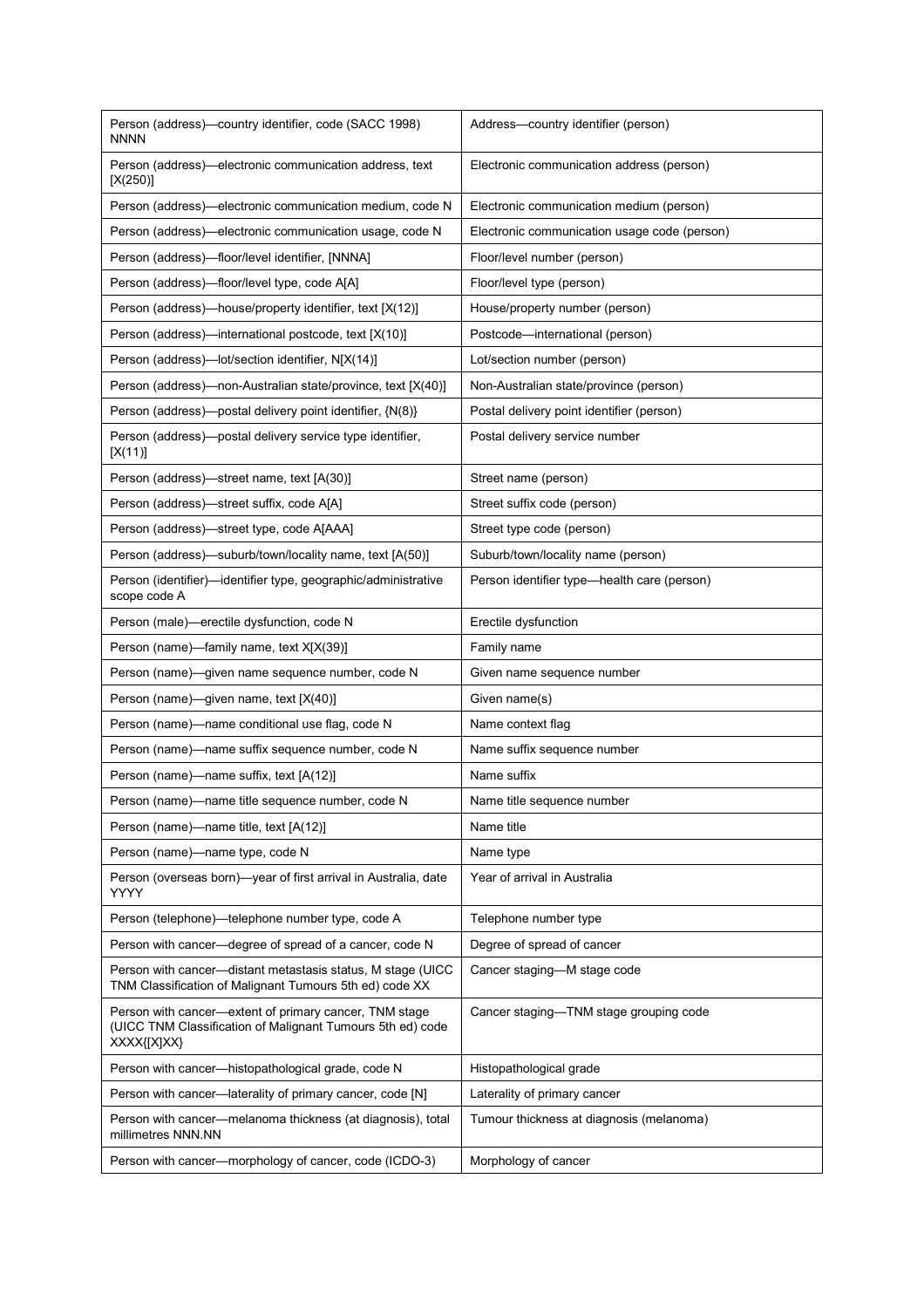| NNNN/N                                                                                                                                |                                                                  |
|---------------------------------------------------------------------------------------------------------------------------------------|------------------------------------------------------------------|
| Person with cancer-most valid basis of diagnosis of a<br>cancer, code N                                                               | Most valid basis of diagnosis of cancer                          |
| Person with cancer—number of positive regional lymph<br>nodes, total N[N]                                                             | Regional lymph nodes positive                                    |
| Person with cancer-number of regional lymph nodes<br>examined, total N[N]                                                             | Regional lymph nodes examined                                    |
| Person with cancer-oestrogen receptor assay results, code<br>N                                                                        | Oestrogen receptor assay status                                  |
| Person with cancer---primary site of cancer, code (ICD-10-AM<br>5th edn) ANN{.N[N]}                                                   | Primary site of cancer (ICD-10-AM code)                          |
| Person with cancer--primary site of cancer, code (ICDO-3)<br>$ANN{N[N]}$                                                              | Primary site of cancer (ICDO-3 code)                             |
| Person with cancer-primary tumour status, T stage (UICC<br>TNM Classification of Malignant Tumours 5th ed) code XX[X]                 | Cancer staging-T stage code                                      |
| Person with cancer-progesterone receptor assay results,<br>code N                                                                     | Progesterone receptor assay results                              |
| Person with cancer-region of first recurrence of cancer, code<br>N                                                                    | Region of first recurrence                                       |
| Person with cancer-regional lymph node metastasis status,<br>N stage (UICC TNM Classification of Malignant Tumours 5th<br>ed) code XX | Cancer staging-N stage code                                      |
| Person with cancer-solid tumour size (at diagnosis), total<br>millimetres NNN                                                         | Tumour size at diagnosis (solid tumours)                         |
| Person-accommodation type (prior to admission), code N                                                                                | Type of usual accommodation                                      |
| Person-accommodation type (usual), code N[N]                                                                                          | Type of accommodation                                            |
| Person—activity and participation life area, code (ICF 2001)<br>AN[NNN]                                                               | Activity and participation life area                             |
| Person-acute coronary syndrome concurrent clinical<br>condition, code NN                                                              | Concurrent clinical condition (on presentation)                  |
| Person-acute coronary syndrome procedure type, code NN                                                                                | Acute coronary syndrome procedure type                           |
| Person-acute coronary syndrome risk stratum, code N                                                                                   | Acute coronary syndrome stratum                                  |
| Person-age range, code NN                                                                                                             | Age range                                                        |
| Person-age, total years N[NN]                                                                                                         | Age                                                              |
| Person-alcohol consumption amount (self-reported), total<br>standard drinks NN                                                        | Alcohol consumption in standard drinks per day (self reported)   |
| Person-alcohol consumption frequency (self-reported), code<br>ΝN                                                                      | Alcohol consumption frequency (self reported)                    |
| Person-angiotensin converting enzyme inhibitors therapy<br>status, code NN                                                            | Angiotensin converting enzyme (ACE) inhibitors therapy<br>status |
| Person-area of usual residence, geographical location code<br>(ASGC 2006) NNNNN                                                       | Area of usual residence                                          |
| Person-aspirin therapy status, code NN                                                                                                | Aspirin therapy status                                           |
| Person-Australian state/territory identifier, code N                                                                                  | Australian state/territory identifier                            |
| Person-beta-blocker therapy status, code NN                                                                                           | Beta-blocker therapy status                                      |
| Person-bleeding episode status, code N                                                                                                | Bleeding episode using TIMI criteria (status)                    |
| Person--blindness, code N                                                                                                             | Blindness (diabetes complication)                                |
| Person-blood pressure (diastolic) (measured), millimetres of<br>mercury NN[N]                                                         | Blood pressure-diastolic (measured)                              |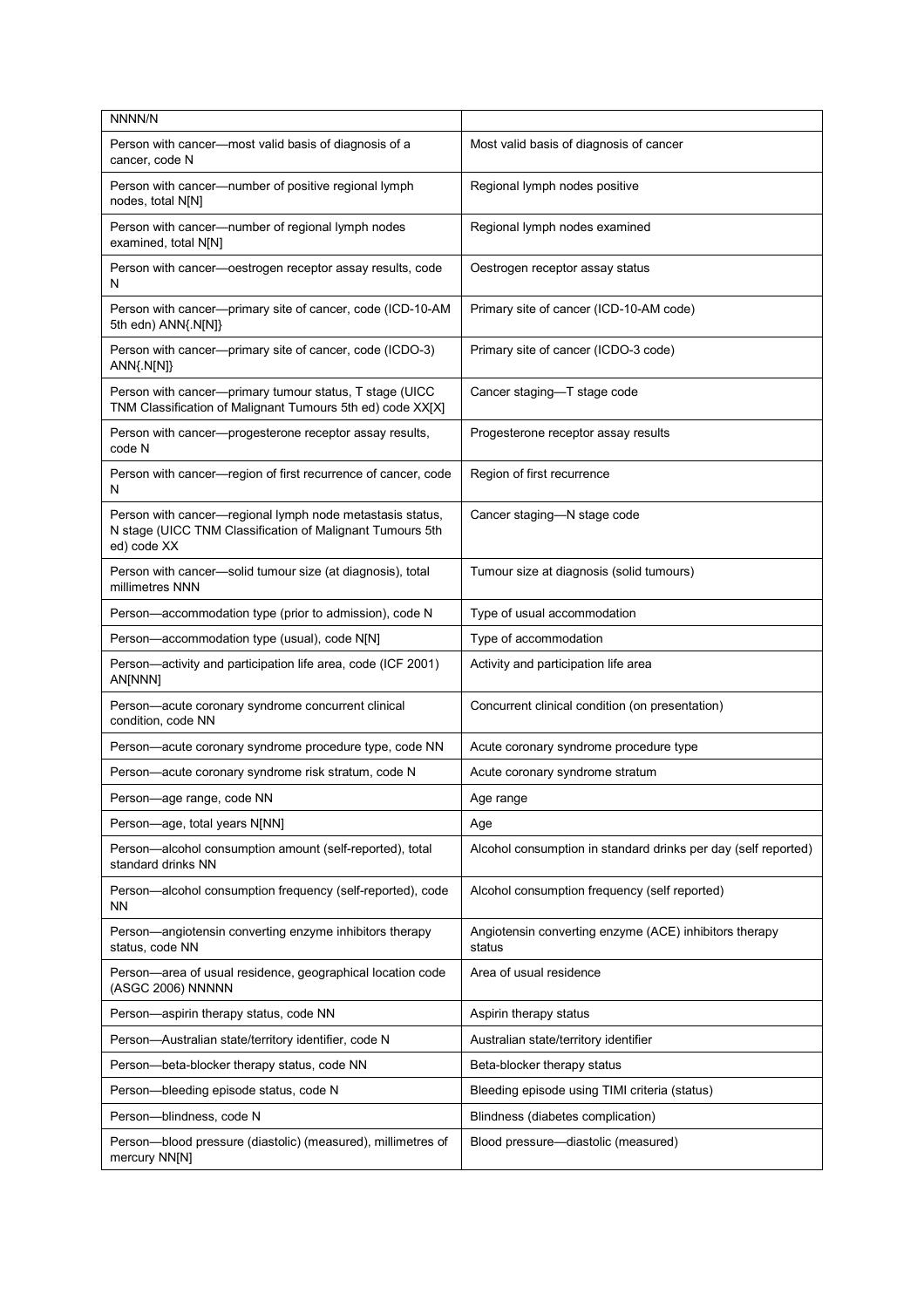| Person-blood pressure (systolic) (measured), millimetres of<br>mercury NN[N]                               | Blood pressure-systolic (measured)                           |
|------------------------------------------------------------------------------------------------------------|--------------------------------------------------------------|
| Person-bodily location of main injury, code NN                                                             | Bodily location of main injury                               |
| Person-body function, code (ICF 2001) AN[NNNN]                                                             | Body function                                                |
| Person-body mass index (classification), code N[.N]                                                        | Body mass index-classification                               |
| Person-body structure, code (ICF 2001) AN[NNNN]                                                            | Body structure                                               |
| Person-cardiovascular disease condition targeted by drug<br>therapy, code NN                               | CVD drug therapy-condition                                   |
| Person-cardiovascular medication taken (current), code N                                                   | Cardiovascular medication (current)                          |
| Person-cataract status, code N                                                                             | Cataract - history                                           |
| Person—cerebral stroke due to vascular disease (history),<br>code N                                        | Cerebral stroke due to vascular disease (history)            |
| Person-chest pain pattern, code N                                                                          | Chest pain pattern category                                  |
| Person-cholesterol level (measured), total millimoles per litre<br>N[N].N                                  | Cholesterol-total (measured)                                 |
| Person—clinical evidence status (chronic lung disease), code<br>N                                          | Clinical evidence of chronic lung disease (status)           |
| Person-clinical evidence status (heart failure), code N                                                    | Clinical evidence of heart failure (status)                  |
| Person-clinical evidence status (peripheral arterial disease),<br>code N                                   | Clinical evidence of peripheral arterial disease (status)    |
| Person—clinical evidence status (sleep apnoea syndrome),<br>code N                                         | Clinical evidence of sleep apnoea syndrome (status)          |
| Person—clinical evidence status (stroke), code N                                                           | Clinical evidence of stroke (status)                         |
| Person—clinical procedure timing, code N                                                                   | Clinical procedure timing (status)                           |
| Person-clopidogrel therapy status, code NN                                                                 | Clopidogrel therapy status                                   |
| Person-congenital malformation, code (BPA 1979) ANN.N[N]                                                   | Congenital malformations-BPA code                            |
| Person-congenital malformation, code (ICD-10-AM 5th edn)<br>ANN{.N[N]}                                     | Congenital malformations                                     |
| Person-coronary artery disease intervention (history), code<br>N                                           | Coronary artery disease—history of intervention or procedure |
| Person-country of birth, code (SACC 1998) NNNN                                                             | Country of birth                                             |
| Person-creatine kinase myocardial band isoenzyme level<br>(measured), index code X[XXX]                    | Creatine kinase MB isoenzyme level (index code)              |
| Person-creatine kinase myocardial band isoenzyme level<br>(measured), total kCat per litre N[NNN]          | Creatine kinase MB isoenzyme level (kCat per litre)          |
| Person-creatine kinase myocardial band isoenzyme level<br>(measured), total nanograms per decilitre N[NNN] | Creatine kinase MB isoenzyme level (nanograms per decilitre) |
| Person-creatine kinase myocardial band isoenzyme level<br>(measured), percentage N[NNN]                    | Creatine kinase MB isoenzyme level (percentage)              |
| Person-creatine kinase myocardial band isoenzyme<br>measured date, DDMMYYYY                                | Date creatine kinase MB isoenzyme measured                   |
| Person-creatine kinase myocardial band isoenzyme<br>measured time, hhmm                                    | Time creatine kinase MB isoenzyme measured                   |
| Person-creatine kinase-myocardial band isoenzyme level<br>(measured), total international units N[NNN]     | Creatine kinase MB isoenzyme level (international units)     |
| Person-creatine kinase-myocardial band isoenzyme level<br>(measured), total micrograms per litre N[NNNN]   | Creatine kinase MB isoenzyme level (micrograms per litre)    |
| Person-creatinine serum level, micromoles per litre NN[NN]                                                 | Creatinine serum level (measured)                            |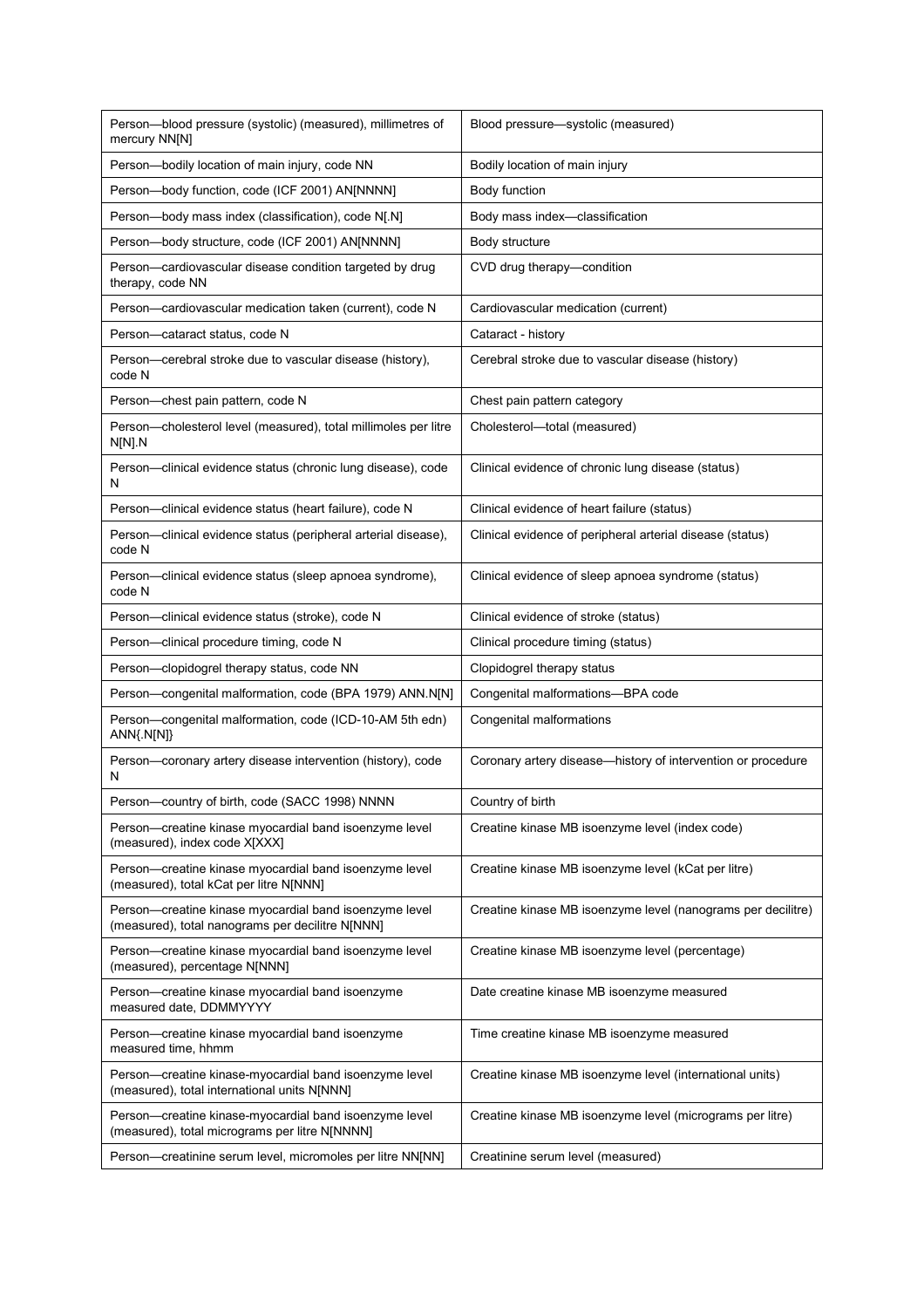| Person-date of birth, DDMMYYYY                                                           | Date of birth                                               |
|------------------------------------------------------------------------------------------|-------------------------------------------------------------|
| Person-date of death, DDMMYYYY                                                           | Date of death                                               |
| Person-dependency in activities of daily living (bathing),<br>code N                     | Dependency in activities of daily living-bathing            |
| Person-dependency in activities of daily living (bed mobility),<br>code N                | Dependency in activities of daily living-bed mobility       |
| Person-dependency in activities of daily living (bladder<br>continence), code N          | Dependency in activities of daily living-bladder continence |
| Person-dependency in activities of daily living (bowel<br>continence), code N            | Dependency in activities of daily living-bowel continence   |
| Person-dependency in activities of daily living (dressing),<br>code N                    | Dependency in activities of daily living-dressing           |
| Person-dependency in activities of daily living (eating), code<br>N                      | Dependency in activities of daily living—eating             |
| Person-dependency in activities of daily living (extra<br>surveillance), code N          | Dependency in activities of daily living-extra surveillance |
| Person-dependency in activities of daily living (mobility),<br>code N                    | Dependency in activities of daily living-mobility           |
| Person-dependency in activities of daily living (toileting),<br>code N                   | Dependency in activities of daily living-toileting          |
| Person-dependency in activities of daily living (transferring),<br>code N                | Dependency in activities of daily living-transferring       |
| Person-diabetes mellitus status, code NN                                                 | Diabetes status                                             |
| Person-diabetes therapy type, code NN                                                    | Diabetes therapy type                                       |
| Person-dyslipidaemia treatment with anti-lipid medication<br>indicator (current), code N | Dyslipidaemia treatment indicator                           |
| Person-electrocardiogram change location, code N                                         | Electrocardiogram change location                           |
| Person-electrocardiogram change type, code N                                             | Electrocardiogram change type                               |
| Person-eligibility status, Medicare code N                                               | Medicare eligibility status                                 |
| Person-end-stage renal disease status (diabetes<br>complication), code N                 | Renal disease-end-stage (diabetes complication)             |
| Person-environmental factor, code (ICF 2001) AN[NNN]                                     | Environmental factor                                        |
| Person-extent of environmental factor influence, code (ICF<br>2001) [X]N                 | Influence of environmental factor                           |
| Person-extent of impairment of body function, code (ICF<br>2001) N                       | Impairment of body function                                 |
| Person-extent of impairment of body structure, code (ICF<br>2001) N                      | Impairment of body structure                                |
| Person-extent of participation in a life area, code (ICF 2001)<br>N                      | Extent of participation                                     |
| Person-fibrinolytic drug administered, code N                                            | Fibrinolytic drug used                                      |
| Person-fibrinolytic therapy status, code NN                                              | Fibrinolytic therapy status                                 |
| Person-first angioplasty balloon inflation or stenting date,<br><b>DDMMYYYY</b>          | Date of first angioplasty balloon inflation or stenting     |
| Person—first angioplasty balloon inflation or stenting time,<br>hhmm                     | Time of first angioplasty balloon inflation or stenting     |
| Person-foot deformity indicator, code N                                                  | Foot deformity                                              |
| Person-foot lesion indicator (active), code N                                            | Foot lesion (active)                                        |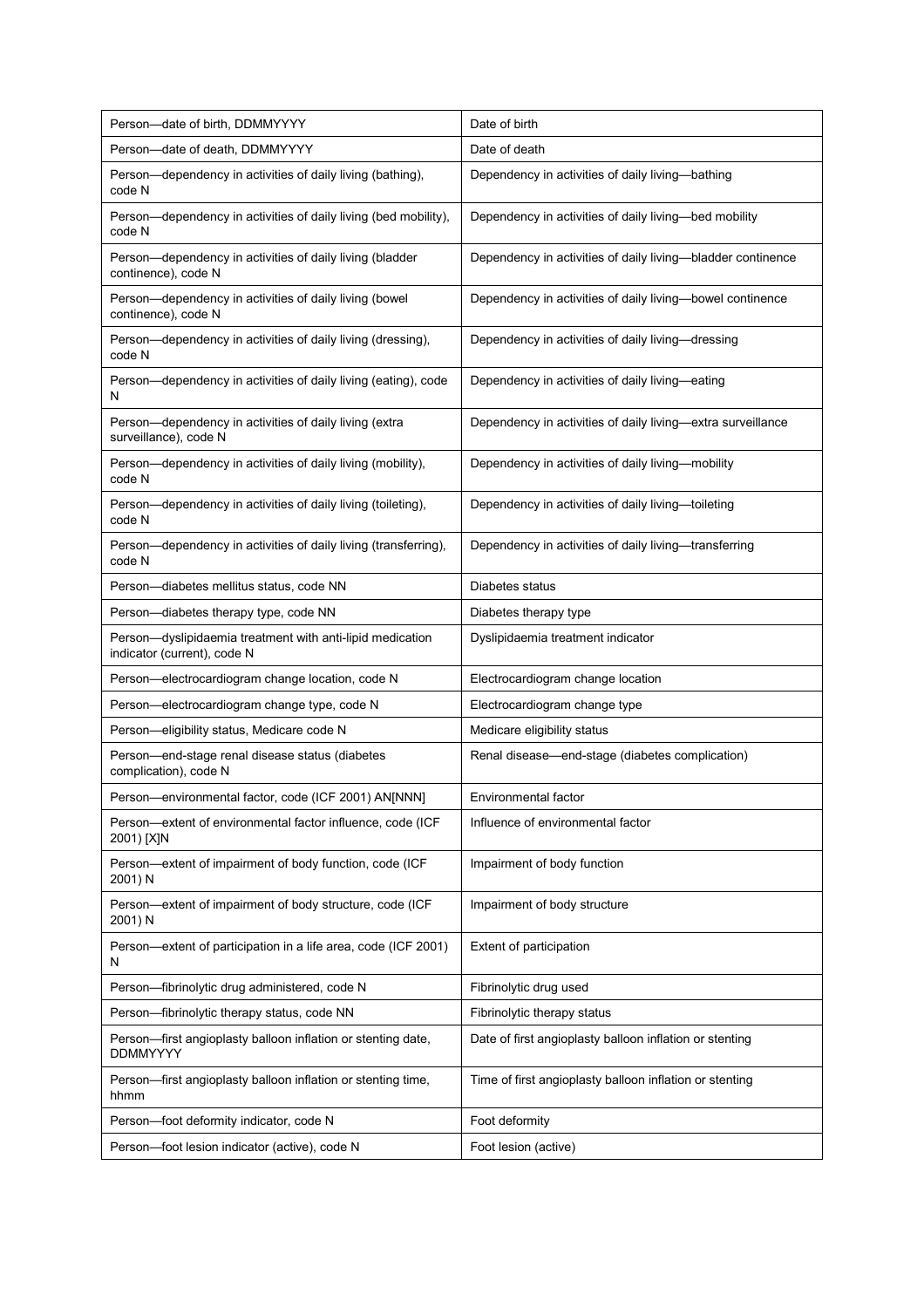| Person-foot ulcer indicator (current), code N                                                      | Foot ulcer (current)                                     |
|----------------------------------------------------------------------------------------------------|----------------------------------------------------------|
| Person-foot ulcer indicator (history), code N                                                      | Foot ulcer (history)                                     |
| Person-formal community support access indicator (current),<br>code N                              | Formal community support access status                   |
| Person-functional stress test element, code N                                                      | Functional stress test element                           |
| Person—functional stress test ischaemic result, code N                                             | Functional stress test ischaemic result                  |
| Person-glycoprotein IIb/IIIa receptor antagonist status, code<br><b>NN</b>                         | Glycoprotein IIb/IIIa receptor antagonist (status)       |
| Person-glycosylated haemoglobin level (measured),<br>percentage N[N].N                             | Glycosylated haemoglobin level (measured)                |
| Person-government funding identifier, Centrelink customer<br>reference number {N(9)A}              | Centrelink customer reference number                     |
| Person-government funding identifier, Department of<br>Veterans' Affairs file number AAXXNNNNA     | Department of Veterans' Affairs file number              |
| Person-government funding identifier, Medicare card number<br>N(11)                                | Medicare card number                                     |
| Person-health professionals attended for diabetes mellitus<br>(last 12 months), code N             | Health professionals attended (diabetes mellitus)        |
| Person-heart rate, total beats per minute N[NN]                                                    | Heart rate                                               |
| Person-heart rhythm type, code N[N]                                                                | Heart rhythm type                                        |
| Person-height (measured), total centimetres NN[N].N                                                | Height (measured)                                        |
| Person-height (self-reported), total centimetres NN[N]                                             | Height (self-reported)                                   |
| Person-high-density lipoprotein cholesterol level (measured),<br>total millimoles per litre [N].NN | Cholesterol-HDL (measured)                               |
| Person-hip circumference (measured), total centimetres<br>NN[N].N                                  | Hip circumference (measured)                             |
| Person-hypertension treatment with antihypertensive<br>medication indicator (current), code N      | Hypertension - treatment                                 |
| Person-Indigenous status, code N                                                                   | Indigenous status                                        |
| Person-informal carer existence indicator, code N                                                  | Informal carer existence indicator                       |
| Person-interpreter service required, yes/no code N                                                 | Interpreter services required                            |
| Person-intravenous fibrinolytic therapy date, DDMMYYYY                                             | Date of intravenous fibrinolytic therapy                 |
| Person-intravenous fibrinolytic therapy time, hhmm                                                 | Time of intravenous fibrinolytic therapy                 |
| Person-Killip classification, code N                                                               | Killip classification code                               |
| Person-labour force status, acute hospital and private<br>psychiatric hospital admission code N    | Employment status (admitted patient)                     |
| Person-labour force status, code N                                                                 | Labour force status                                      |
| Person-labour force status, public psychiatric hospital<br>admission code N                        | Employment status—public psychiatric hospital admissions |
| Person-level of difficulty with activities in life areas, code<br>(ICF 2001) N                     | Difficulty with activities                               |
| Person-level of satisfaction with participation in a life area,<br>code N                          | Satisfaction with participation                          |
| Person-lipid-lowering therapy status, code NN                                                      | Lipid-lowering therapy status                            |
| Person-living arrangement, health sector code N                                                    | Living arrangement                                       |
| Person-location of impairment of body structure, code (ICF<br>2001) N                              | Location of impairment                                   |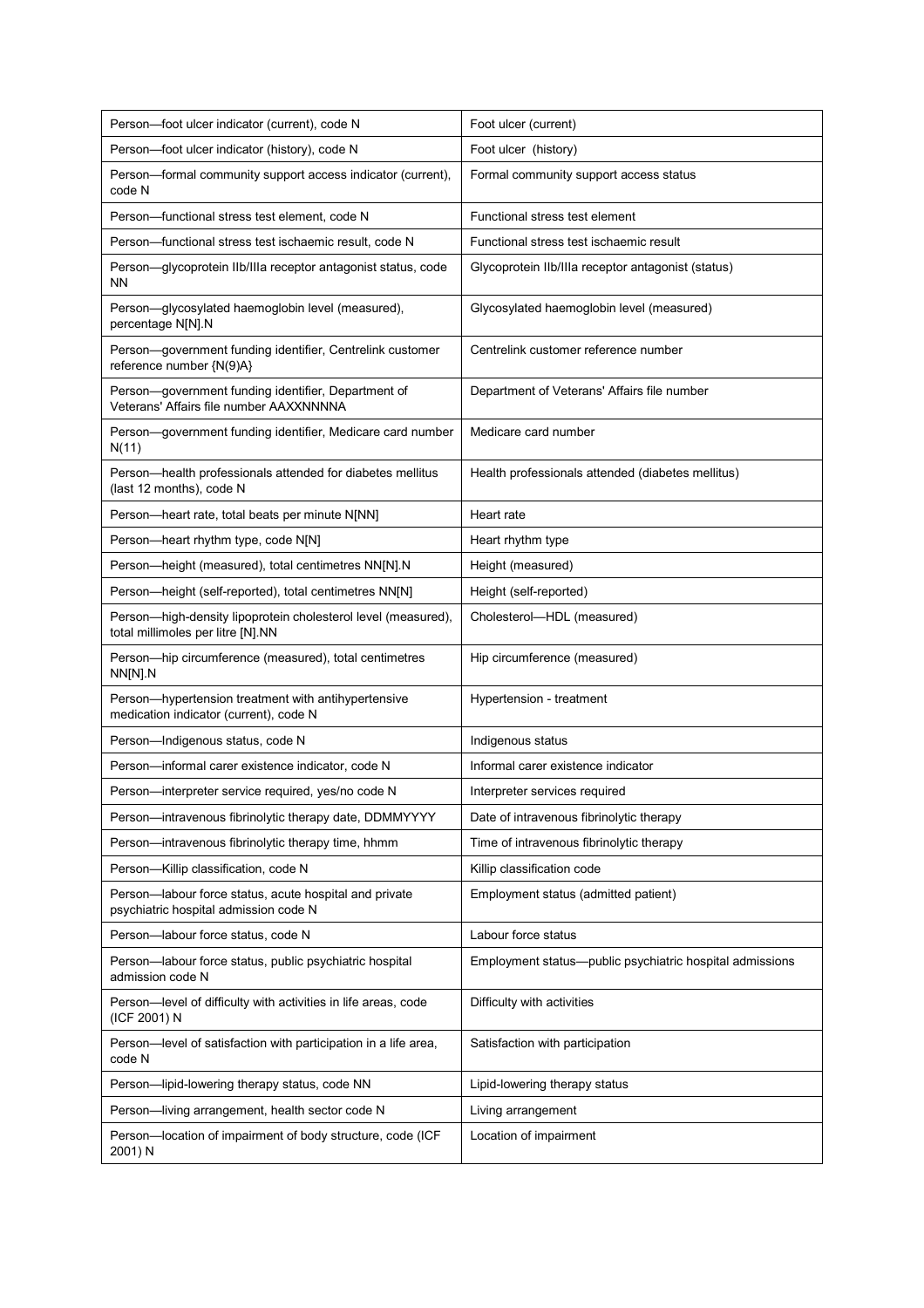| Person-low-density lipoprotein cholesterol level (calculated),<br>total millimoles per litre N[N].N | Cholesterol-LDL (calculated)                             |
|-----------------------------------------------------------------------------------------------------|----------------------------------------------------------|
| Person-lower limb amputation due to vascular disease, code<br>N                                     | Lower limb amputation due to vascular disease            |
| Person-main language other than English spoken at home,<br>code (ASCL 2005) NN{NN}                  | Main language other than English spoken at home          |
| Person-marital status, code N                                                                       | Marital status                                           |
| Person-microalbumin level (measured), albumin/creatinine<br>ratio N[NN].N                           | Microalbumin level—albumin/creatinine ratio (measured)   |
| Person-microalbumin level (measured), total micrograms per<br>minute N[NNN].N                       | Microalbumin level—micrograms per minute (measured)      |
| Person-microalbumin level (measured), total milligrams per<br>24 hour N[NNN].N                      | Microalbumin level-milligrams per 24 hour (measured)     |
| Person-microalbumin level (measured), total milligrams per<br>litre N[NNN].N                        | Microalbumin level-milligrams per litre (measured)       |
| Person-mother's original family name, text [X(40)]                                                  | Mother's original family name                            |
| Person-myocardial infarction (history), code N                                                      | Myocardial infarction (history)                          |
| Person-nature of impairment of body structure, code (ICF<br>2001) N                                 | Change to body structure                                 |
| Person-need for assistance with activities in a life area, code<br>N                                | Assistance with activities                               |
| Person—number of cigarettes smoked (per day), total N[N]                                            | Tobacco smoking-consumption/quantity (cigarettes)        |
| Person-number of service contact dates, total N[NN]                                                 | Number of service contact dates                          |
| Person-occupation (main), code (ANZSCO 1st edition)<br>N[NNN]{NN}                                   | Main occupation of person                                |
| Person-ophthalmological assessment outcome (left retina)<br>(last 12 months), code N                | Ophthalmological assessment—outcome (left retina)        |
| Person-ophthalmological assessment outcome (right retina)<br>(last 12 months), code N               | Ophthalmological assessment-outcome (right retina)       |
| Person-ophthalmoscopy performed indicator (last 12<br>months), code N                               | Ophthalmoscopy performed indicator                       |
| Person-period of residence in Australia, years code NN                                              | Period of residence in Australia                         |
| Person-peripheral neuropathy indicator, code N                                                      | Peripheral neuropathy (status)                           |
| Person-peripheral vascular disease indicator (foot), code N                                         | Peripheral vascular disease in feet (status)             |
| Person-person identifier, XXXXXX[X(14)]                                                             | Person identifier                                        |
| Person-physical activity sufficiency status, code N                                                 | Physical activity sufficiency status                     |
| Person-postal delivery service type, code AA[A(9)]                                                  | Postal delivery service type - abbreviation              |
| Person-preferred language, code (ASCL 2005) NN{NN}                                                  | Preferred language                                       |
| Person-premature cardiovascular disease family history<br>status, code N                            | Premature cardiovascular disease family history (status) |
| Person-proficiency in spoken English, code N                                                        | Proficiency in spoken English                            |
| Person-proteinuria status, code N{.N}                                                               | Proteinuria status                                       |
| Person-reason for readmission following acute coronary<br>syndrome episode, code N[N]               | Reason for readmission-acute coronary syndrome           |
| Person-referral to ophthalmologist indicator (last 12 months),<br>code N                            | Referred to ophthalmologist (diabetes mellitus)          |
| Person-regular tobacco smoking indicator (last 3 months),<br>code N                                 | Tobacco smoking status (diabetes mellitus)               |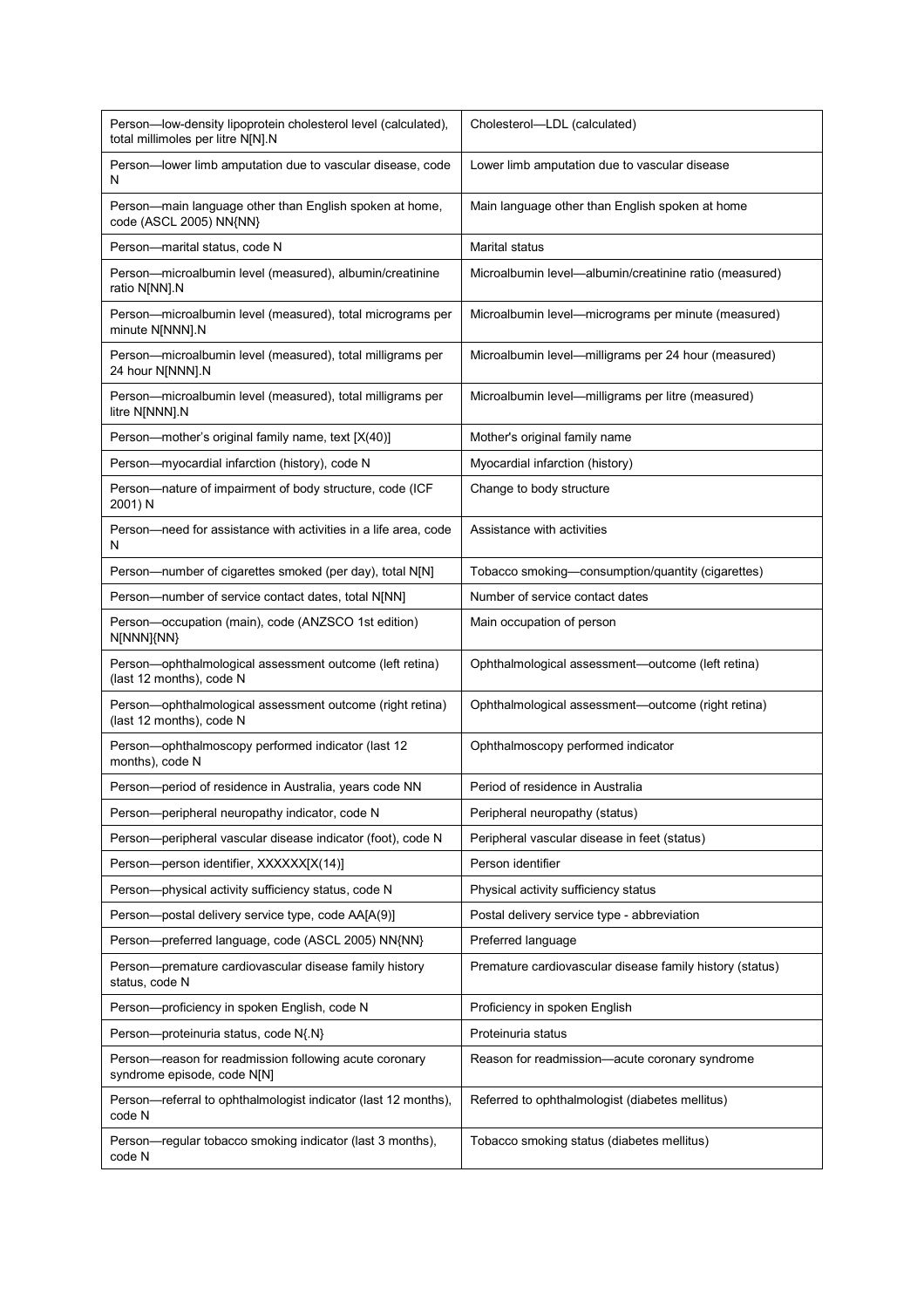| Person-renal disease therapy, code N                                         | Renal disease therapy                                                                     |
|------------------------------------------------------------------------------|-------------------------------------------------------------------------------------------|
| Person-severe hypoglycaemia indicator, code N                                | Hypoglycaemia - severe                                                                    |
| Person-sex, code N                                                           | Sex                                                                                       |
| Person—technical nursing care requirement (day-time), total<br>minutes NNN   | Dependency in activities of daily living-day-time technical<br>nursing care requirement   |
| Person—technical nursing care requirement (evening), total<br>minutes NNN    | Dependency in activities of daily living-evening technical<br>nursing care requirement    |
| Person-technical nursing care requirement (infrequent), total<br>minutes NNN | Dependency in activities of daily living-infrequent technical<br>nursing care requirement |
| Person-technical nursing care requirement (night-time), total<br>minutes NNN | Dependency in activities of daily living—night-time technical<br>nursing care requirement |
| Person-telephone number, text [X(40)]                                        | Telephone number                                                                          |
| Person-time since quitting tobacco smoking (daily smoking),<br>code NN       | Tobacco smoking—time since quitting (daily smoking)                                       |
| Person-tobacco product smoked, code N                                        | Tobacco smoking-product                                                                   |
| Person-tobacco smoking daily use status, code N                              | Tobacco smoking-ever daily use                                                            |
| Person-tobacco smoking duration (daily smoking), total<br>years N[N]         | Tobacco smoking-duration (daily smoking)                                                  |
| Person-tobacco smoking frequency, code N                                     | Tobacco smoking-frequency                                                                 |
| Person-tobacco smoking quit age (daily smoking), total<br>years NN           | Tobacco smoking-quit age (daily smoking)                                                  |
| Person-tobacco smoking start age (daily smoking), total<br>years NN          | Tobacco smoking-start age (daily smoking)                                                 |
| Person-tobacco smoking status, code N                                        | Tobacco smoking status                                                                    |
| Person-triglyceride level (measured), total millimoles per litre<br>N[N] N   | Triglyceride level (measured)                                                             |
| Person-troponin assay type, code N                                           | Troponin assay type                                                                       |
| Person-troponin level (measured), total micrograms per litre<br>NN.NN        | Troponin level (measured)                                                                 |
| Person-troponin level measured date, DDMMYYYY                                | Date troponin measured                                                                    |
| Person-troponin level measured time, hhmm                                    | Time troponin measured                                                                    |
| Person-vascular condition status (history), code NN                          | Vascular history                                                                          |
| Person-vascular procedures (history), code NN                                | Vascular procedures                                                                       |
| Person-visual acuity (left eye), code NN                                     | Visual acuity (left eye)                                                                  |
| Person-visual acuity (right eye), code NN                                    | Visual acuity (right eye)                                                                 |
| Person-waist circumference (measured), total centimetres<br>NN[N].N          | Waist circumference (measured)                                                            |
| Person-weight (measured), total grams NNNN                                   | Weight in grams (measured)                                                                |
| Person-weight (measured), total kilograms N[NN].N                            | Weight in kilograms (measured)                                                            |
| Person-weight (self-reported), total kilograms NN[N]                         | Weight (self-reported)                                                                    |
| Pregnancy (current)—complication, code (ICD-10-AM 5th<br>edn) ANN{.N[N]}     | Complications of pregnancy                                                                |
| Pregnancy (last previous)—pregnancy completion date,<br><b>DDMMYYYY</b>      | Date of completion of last previous pregnancy                                             |
| Pregnancy (last previous)—pregnancy outcome, code N                          | Outcome of last previous pregnancy                                                        |
| Pregnancy-first day of the last menstrual period, date<br><b>DDMMYYYY</b>    | First day of the last menstrual period                                                    |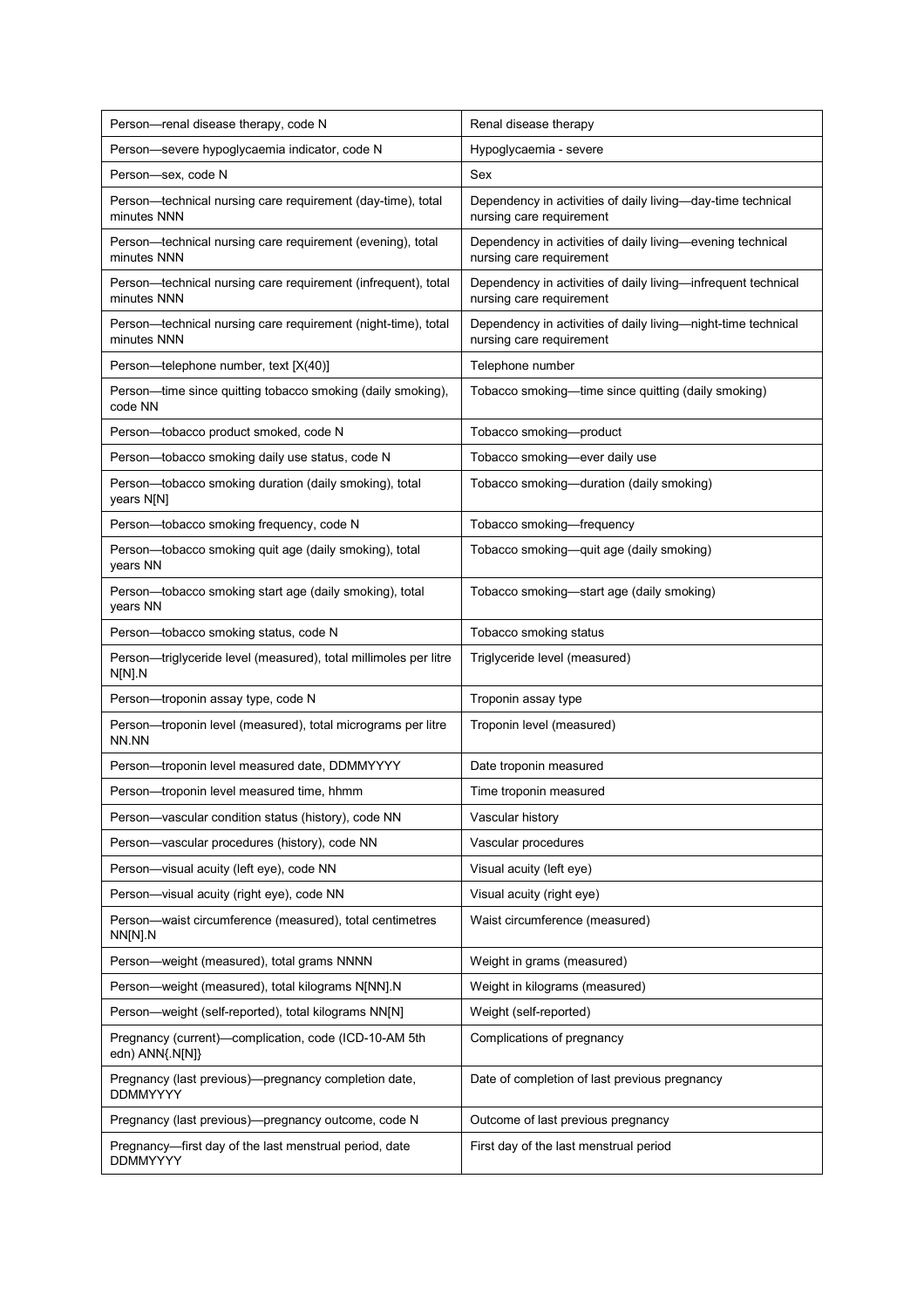| Residential stay—episode start date, DDMMYYYY                                                   | Residential stay start date                                                    |
|-------------------------------------------------------------------------------------------------|--------------------------------------------------------------------------------|
| Service contact-group session status, individual/group<br>session indicator code ANN.N          | Individual/group session indicator                                             |
| Service contact—service contact date, DDMMYYYY                                                  | Service contact date                                                           |
| Service delivery outlet—geographic location, code (ASGC<br><b>2006) NNNNN</b>                   | Geographical location of service delivery outlet                               |
| Service provider organisation (address)-address line, text<br>[X(180)]                          | Address line (service provider organisation)                                   |
| Service provider organisation (address)-address type, code<br>N                                 | Address type (service provider organisation)                                   |
| Service provider organisation (address)-Australian postcode,<br>code (Postcode datafile) {NNNN} | Postcode—Australian (service provider organisation)                            |
| Service provider organisation (address)—building/complex<br>sub-unit identifier, [X(7)]         | Building/complex sub-unit number (service provider<br>organisation)            |
| Service provider organisation (address)-building/complex<br>sub-unit type, code A[AAA]          | Building/complex sub-unit type-abbreviation (service<br>provider organisation) |
| Service provider organisation (address)-building/property<br>name, text $[X(30)]$               | Building/property name (service provider organisation)                         |
| Service provider organisation (address)—electronic<br>communication address, text [X(250)]      | Electronic communication address (service provider<br>organisation)            |
| Service provider organisation (address)-electronic<br>communication medium, code N              | Electronic communication medium (service provider<br>organisation)             |
| Service provider organisation (address)—floor/level identifier,<br>[NNNA]                       | Floor/level number (service provider organisation)                             |
| Service provider organisation (address)—floor/level type, code<br>A[A]                          | Floor/level type (service provider organisation)                               |
| Service provider organisation (address)-house/property<br>identifier, text [X(12)]              | House/property number (service provider organisation)                          |
| Service provider organisation (address)—international<br>postcode, text [X(10)]                 | Postcode-international (service provider organisation)                         |
| Service provider organisation (address)-lot/section identifier,<br>N[X(14)]                     | Lot/section number (service provider organisation)                             |
| Service provider organisation (address)-non-Australian<br>state/province, text [X(40)]          | Non-Australian state/province (service provider organisation)                  |
| Service provider organisation (address)—postal delivery point<br>identifier, $\{N(8)\}$         | Postal delivery point identifier (service provider organisation)               |
| Service provider organisation (address)—street name, text<br>[A(30)]                            | Street name (service provider organisation)                                    |
| Service provider organisation (address)—street suffix, code<br>A[A]                             | Street suffix code (service provider organisation)                             |
| Service provider organisation (address)-street type, code<br>A[AAA]                             | Street type code (service provider organisation)                               |
| Service provider organisation (address)—suburb/town/locality<br>name, text $[A(50)]$            | Suburb/town/locality name (service provider organisation)                      |
| Service provider organisation (name)-name type, code N                                          | Name type (service provider organisation)                                      |
| Service provider organisation (name)—organisation name,<br>text [X(200)]                        | Organisation name                                                              |
| Service provider organisation-Australian state/territory<br>identifier, code N                  | Australian state/territory identifier (service provider<br>organisation)       |
| Service provider organisation-organisation end date,                                            | Organisation end date                                                          |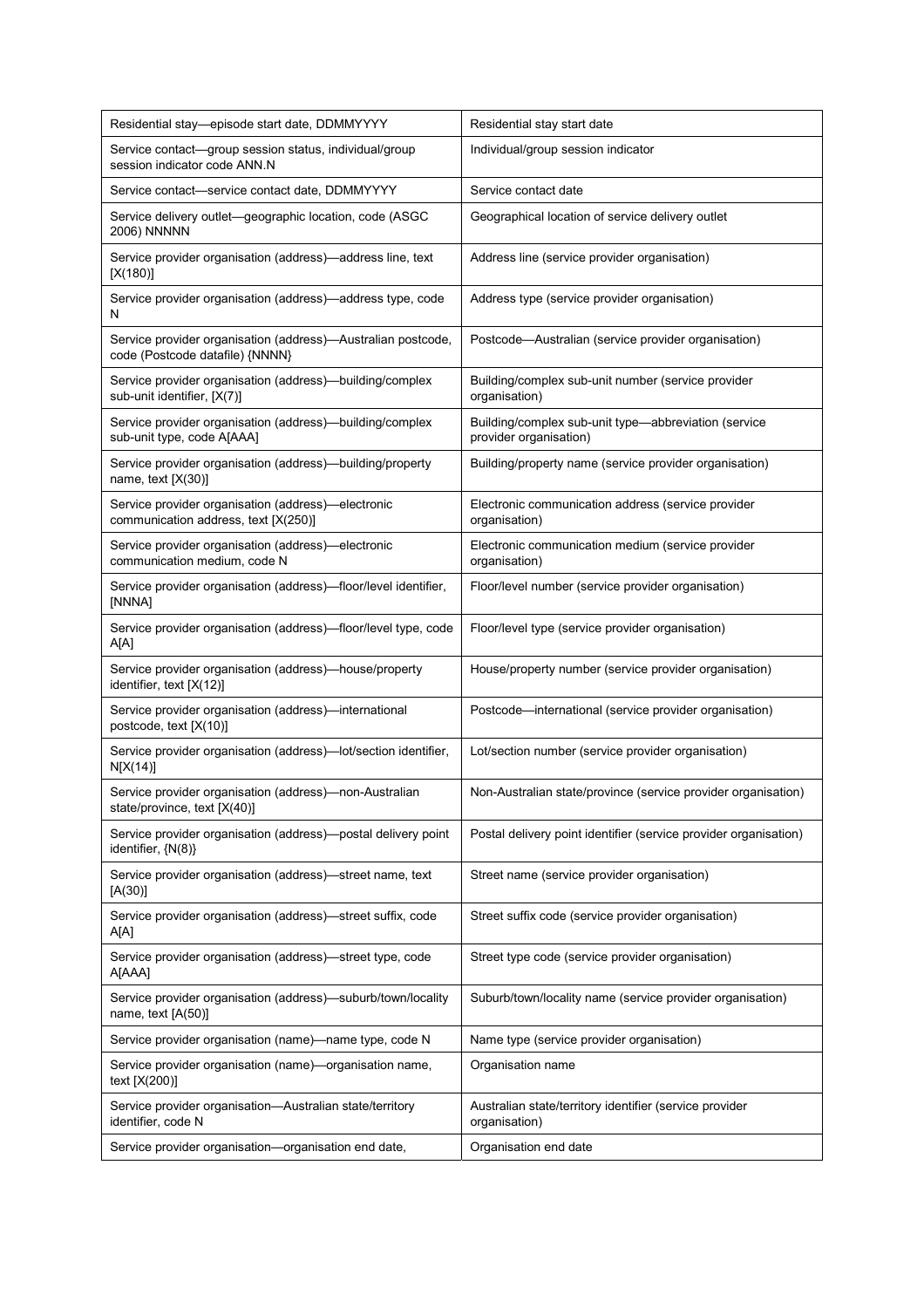| <b>DDMMYYYY</b>                                                                                                                                                                                   |                                                                                         |
|---------------------------------------------------------------------------------------------------------------------------------------------------------------------------------------------------|-----------------------------------------------------------------------------------------|
| Service provider organisation-organisation start date,<br><b>DDMMYYYY</b>                                                                                                                         | Organisation start date                                                                 |
| Specialised mental health service organisation-<br>accommodation services grants to non-government<br>organisations, total Australian currency N[N(8)]                                            | Grants to non-government organisations-accommodation<br>services                        |
| Specialised mental health service organisation-advocacy<br>services grants to non-government organisations, total<br>Australian currency N[N(8)]                                                  | Grants to non-government organisations—advocacy services                                |
| Specialised mental health service organisation-carer<br>participation arrangements status (carer consultants<br>employed), code N                                                                 | Carer participation arrangements-carer consultants<br>employed                          |
| Specialised mental health service organisation-carer<br>participation arrangements status (carer satisfaction surveys),<br>code N                                                                 | Carer participation arrangements-carer satisfaction surveys                             |
| Specialised mental health service organisation-carer<br>participation arrangements status (formal complaints<br>mechanism), code N                                                                | Carer participation arrangements—formal complaints<br>mechanism                         |
| Specialised mental health service organisation-carer<br>participation arrangements status (formal participation policy),<br>code N                                                                | Carer participation arrangements—formal participation policy                            |
| Specialised mental health service organisation-carer<br>participation arrangements status (regular discussion groups),<br>code N                                                                  | Carer participation arrangements—regular discussion groups                              |
| Specialised mental health service organisation-community<br>awareness/health promotion services grants to non-<br>government organisations (financial year), total Australian<br>currency N[N(8)] | Grants to non-government organisations-community<br>awareness/health promotion services |
| Specialised mental health service organisation-consumer<br>committee representation arrangements, code N                                                                                          | Consumer committee representation arrangements                                          |
| Specialised mental health service organisation-consumer<br>participation arrangements (consumer consultants employed),<br>code N                                                                  | Consumer participation arrangements-consumer consultants<br>employed                    |
| Specialised mental health service organisation-consumer<br>participation arrangements (consumer satisfaction surveys),<br>code N                                                                  | Consumer participation arrangements-consumer satisfaction<br>surveys                    |
| Specialised mental health service organisation-consumer<br>participation arrangements (formal complaints mechanism),<br>code N                                                                    | Consumer participation arrangements-formal complaints<br>mechanism                      |
| Specialised mental health service organisation-consumer<br>participation arrangements (formal participation policy), code<br>N                                                                    | Consumer participation arrangements-formal participation<br>policy                      |
| Specialised mental health service organisation-consumer<br>participation arrangements (regular discussion groups), code<br>N                                                                      | Consumer participation arrangements—regular discussion<br>groups                        |
| Specialised mental health service organisation-counselling<br>services grants to non-government organisations, total<br>Australian currency N[N(8)]                                               | Grants to non-government organisations-counselling<br>services                          |
| Specialised mental health service organisation-independent<br>living skills support services grants to non-government<br>organisations, total Australian currency N[N(8)]                         | Grants to non-government organisations-independent living<br>skills support services    |
| Specialised mental health service organisation-other and<br>unspecified mental health services grants to non-government<br>organisations, total Australian currency N[N(8)]                       | Grants to non-government organisations-other and<br>unspecified mental health services  |
| Specialised mental health service organisation---pre-<br>vocational training services grants for non-government                                                                                   | Grants to non-government organisations—pre-vocational                                   |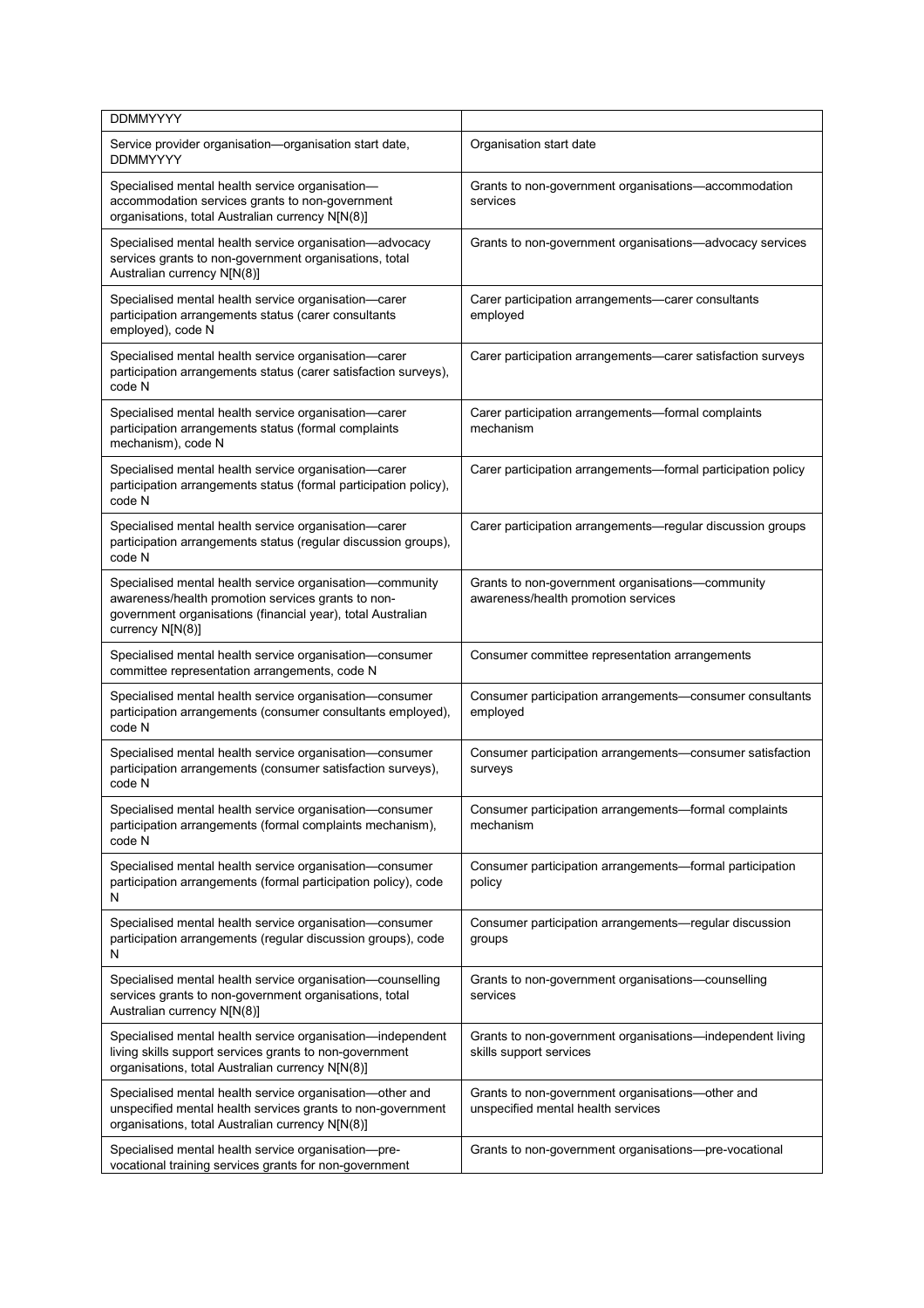| organisations, total Australian currency N[N(8)]                                                                                                                  | training services                                                          |
|-------------------------------------------------------------------------------------------------------------------------------------------------------------------|----------------------------------------------------------------------------|
| Specialised mental health service organisation-psychosocial<br>support services grants for non-government organisations,<br>total Australian currency N[N(8)]     | Grants to non-government organisations--psychosocial<br>support services   |
| Specialised mental health service organisation-recreation<br>services grants to non-government organisations, total<br>Australian currency N[N(8)]                | Grants to non-government organisations-recreation services                 |
| Specialised mental health service organisation-respite<br>services grants to non-government organisations, total<br>Australian currency N[N(8)]                   | Grants to non-government organisations-respite services                    |
| Specialised mental health service organisation-self-help<br>support groups services grants for non-government<br>organisations, total Australian currency N[N(8)] | Grants to non-government organisations-self-help support<br>group services |
| Specialised mental health service unit-implementation of<br>National standards for mental health services status, code N                                          | National standards for mental health services review status                |
| Specialised mental health service—admitted patient care<br>program type, code N                                                                                   | Specialised mental health service program type                             |
| Specialised mental health service-co-location with acute<br>care hospital, code N                                                                                 | Co-location status of mental health service                                |
| Specialised mental health service—number of hours staffed,<br>average hours NN                                                                                    | Specialised mental health service-hours staffed                            |
| Specialised mental health service-number of supported                                                                                                             | Specialised mental health service—supported public housing                 |
| public housing places, total N[N(5)]                                                                                                                              | places                                                                     |
| Specialised mental health service-residual expenditure                                                                                                            | Residual expenditure (mental health service)—academic                      |
| (academic positions), total Australian currency N[N(8)]                                                                                                           | positions                                                                  |
| Specialised mental health service-residual expenditure                                                                                                            | Residual expenditure (mental health service)—education and                 |
| (education and training), total Australian currency N[N(8)]                                                                                                       | training                                                                   |
| Specialised mental health service-residual expenditure<br>(insurance), total Australian currency N[N(8)]                                                          | Residual expenditure (mental health service)—insurance                     |
| Specialised mental health service-residual expenditure                                                                                                            | Residual expenditure (mental health service)—mental health                 |
| (mental health promotion), total Australian currency N[N(8)]                                                                                                      | promotion                                                                  |
| Specialised mental health service-residual expenditure                                                                                                            | Residual expenditure (mental health service)—mental health                 |
| (mental health research), total Australian currency N[N(8)]                                                                                                       | research                                                                   |
| Specialised mental health service-residual expenditure                                                                                                            | Residual expenditure (mental health service)—other indirect                |
| (other indirect expenditure), total Australian currency N[N(8)]                                                                                                   | expenditure                                                                |
| Specialised mental health service-residual expenditure                                                                                                            | Residual expenditure (mental health service)-patient                       |
| (patient transport services), total Australian currency N[N(8)]                                                                                                   | transport services                                                         |
| Specialised mental health service-residual expenditure                                                                                                            | Residual expenditure (mental health service)-program                       |
| (program administration), total Australian currency N[N(8)]                                                                                                       | administration                                                             |
| Specialised mental health service-residual expenditure                                                                                                            | Residual expenditure (mental health service)—property                      |
| (property leasing costs), total Australian currency N[N(8)]                                                                                                       | leasing costs                                                              |
| Specialised mental health service-residual expenditure                                                                                                            | Residual expenditure (mental health service)-                              |
| (superannuation), total Australian currency N[N(8)]                                                                                                               | superannuation                                                             |
| Specialised mental health service-residual expenditure                                                                                                            | Residual expenditure (mental health service)—support                       |
| (support services), total Australian currency N[N(8)]                                                                                                             | services                                                                   |
| Specialised mental health service-residual expenditure                                                                                                            | Residual expenditure (mental health service)-workers                       |
| (workers compensation), total Australian currency N[N(8)]                                                                                                         | compensation                                                               |
| Specialised mental health service-service setting, code N                                                                                                         | Specialised mental health service setting                                  |
| Specialised mental health service-target population group,<br>code N                                                                                              | Specialised mental health service target population                        |
| State or Territory Government-mental health services grants                                                                                                       | Mental health services grants to non-government                            |
| to non-government organisations by non-health departments,                                                                                                        | organisations by non-health departments                                    |